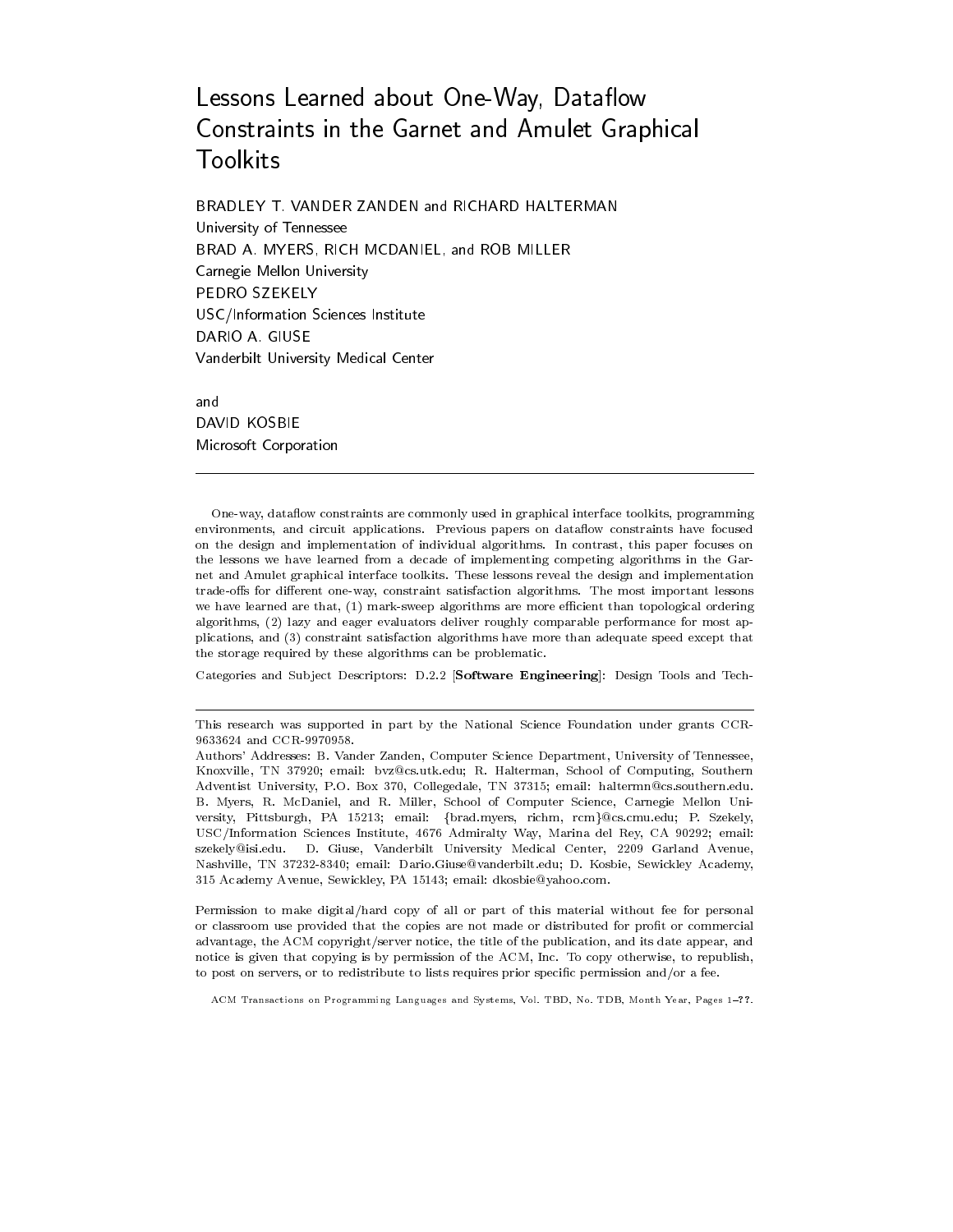niques—User interfaces; D.2.6 [Software Engineering]: Programming Environments—Graphical environments, Interactive environments; D.3.2 [Programming Languages]: Language Classifications— $Data-flow$  languages; D.3.3 [Programming Languages]: Language Constructs and Features-Constraints; I.1.2 [Computing Methodologies]: Algorithms-Nonalgebraic algo $rithms$ ; I.1.2 [Computing Methodologies]: Languages and Systems-Evaluation strategies

General Terms: Algorithms, Design, Experimentation, Human Factors, Performance Additional Key Words and Phrases: Constraint experience, constraint satisfaction, constraint usage, eager evaluation, lazy evaluation, one-way dataflow constraints

#### **INTRODUCTION**  $\mathbf{1}$

A one-way, dataflow constraint is an equation in which the expression on the right side of the equation is reevaluated whenever necessary and assigned to the variable on the left side of the equation. For example, the constraint rect2.top = rect1.bottom  $+$  10 specifies that rect2 should be positioned 10 pixels below the bottom of rect1.

One-way, dataflow constraints are widely recognized as a potent programming methodology. Their initial success in spreadsheets and attribute grammars [Knuth 1968] has inspired researchers to use them as tools in a variety of applications including graphical interfaces [Barth 1986; Myers 1990a; Myers et al. 1990; 1997; Hill 1993; Hill et al. 1994; Hudson and King 1988; Hudson 1993; 1994; Henry and Hudson 1988; Hudson and Smith 1996], programming environments [Demers et al. 1981; Reps et al. 1983; Hoover 1987; 1992], and circuit simulations [Alpern et al. 1990].

Despite the wealth of papers on the design and implementation of these tools' constraint algorithms, nothing has been published that describes the long-term experiences that have been gained from using these algorithms or the algorithmic trade-offs that have been discovered as a result of these experiences.

This paper describes the insights we have gained from 10 years of experience with implementing and adapting these algorithms in the Garnet and Amulet toolkits [Myers et al. 1990; 1997]. Garnet is a Lisp-based toolkit for developing interactive graphical applications that was first released in 1989 and has been used by over 80 pro jects. Amulet is a C++-based successor to Garnet that was released in 1994 and has been downloaded about 50,000 times. Garnet runs on the Unix and Macintosh platforms, and Amulet runs on the Unix, PC, and Macintosh platforms.

Both toolkits have introduced a number of innovations in dataflow constraints and have incorporated innovations from other constraint systems as well. The innovations in Garnet and Amulet include the following:

- (1) Arbitrary code: A constraint can contain any code that is legal in the underlying toolkit language. In particular, a constraint can contain arbitrary loops, conditionals, function calls, and recursion [Myers et al. 1990; 1997].
- (2) Pointer variables: A constraint can reference variables indirectly via pointers [Szekely and Myers 1988; Vander Zanden etal. 1991]. For example, an object can be made to appear 10 pixels to the right of the previous object in a list by writing the constraint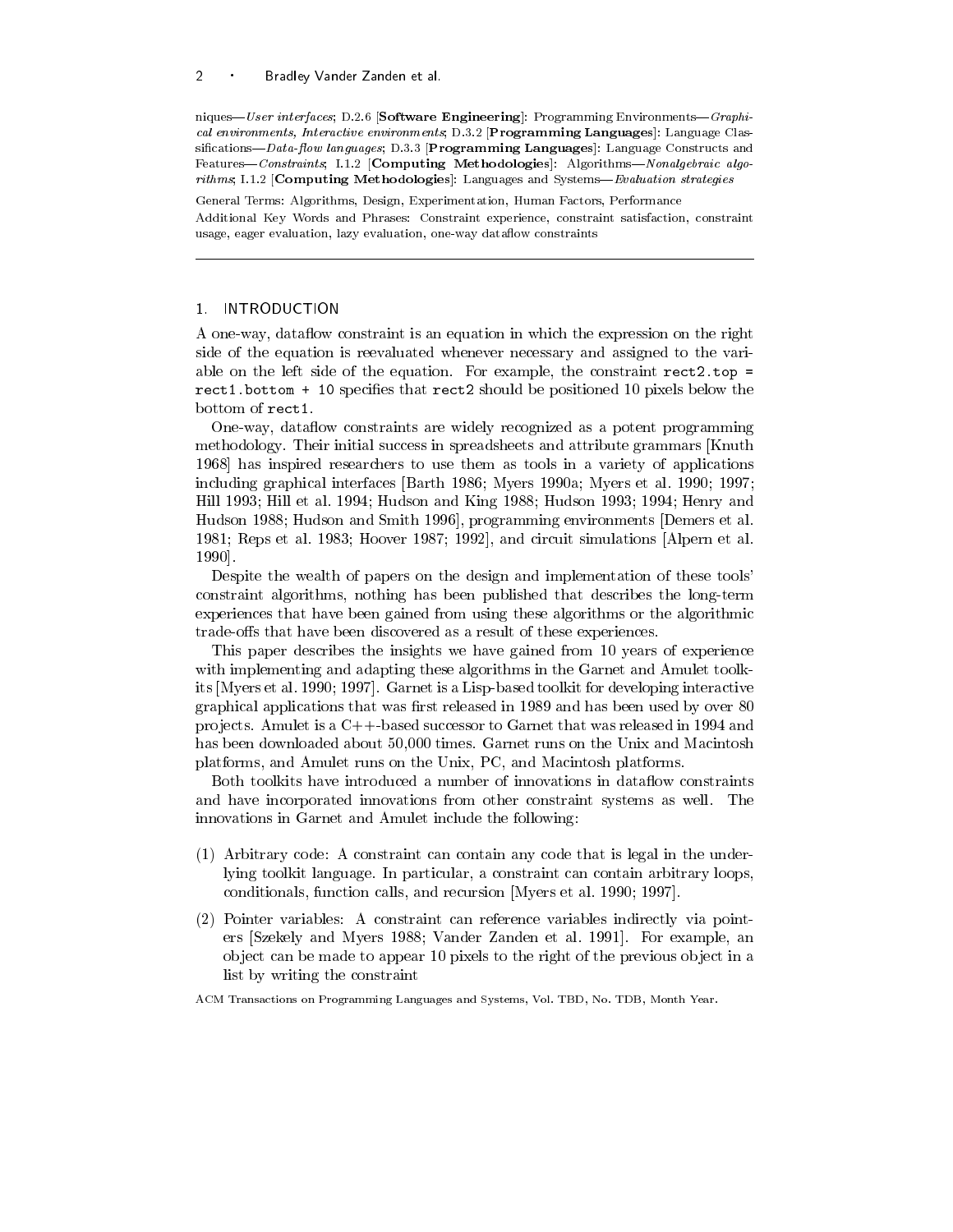$left = self-prev.right + 10$ 

where self is a pointer to the object containing left, and prev is a pointer to the previous item in the list.<sup>1</sup>

- (3) Automatic Parameter Detection: A constraint's parameters are automatically deduced as the constraint executes, so the programmer does not have to declare a constraint's parameters [Vander Zanden et al. 1994].
- (4) Support for Cycles: A constraint is evaluated at most once if it is in a cycle. If the constraint is asked to evaluate itself a second time, it simply returns its original value.

Innovations that were incorporated from other toolkits include path expressions that allow constraints to navigate their way through a tree of ob jects [Borning 1981; Sussman and Steele 1980], and algorithms for performing efficient, incremental constraint satisfaction [Reps et al. 1983; Hoover 1987; Alpern et al. 1990; Hudson 1991]. Both Garnet and Amulet support all the features listed above.

The rest of this paper focuses on the lessons we learned in adapting and extending incremental, one-way constraint satisfaction algorithms to work with the innovations developed for the Garnet and Amulet toolkits. Section 2 provides background about one-way constraints. Section 3 describes various approaches to one-way constraint satisfaction. Section 4 provides an overview of the Garnet and Amulet toolkits. Section 5 describes our experiences with different constraint satisfaction algorithms, including mark-sweep algorithms and topological-ordering algorithms. Section 6 describes the speed and storage efficiency of the constraint systems. Finally, Section 7 describes directions for future work and sums up the lessons we learned.

A one-way dataflow constraint can be formally written as an equation of the form

$$
v=F(p_0,p_1,p_2,\ldots,p_n)
$$

where each  $p_i$  is a parameter to the function F. The function F is called a *formula*. If the value of any  $p_i$  is changed during the program's execution,  $F$  is automatically recomputed, and the result is assigned to v. If v is changed by the application or the user, the constraint is left temporarily unsatised. Hence, the constraint is one-way.

#### 2.1 Dataflow Graphs

A one-way constraint solver typically uses a bipartite,  $dataflow$  graph to keep track of dependencies among variables and constraints. Variables and constraints comprise the two sets of vertices for the graph. There is a directed edge from a variable to a constraint if the constraint's formula uses that variable as a parameter. There is a directed edge from a constraint to a variable if the constraint assigns a value to that variable. Formally, the data flow graph can be represented as  $G = \{V, C, E\}$ ,

In  $\cup$   $+$  + this equation would be written as left = self->prev->right + 10, and in Java it would be written as left = self.prev.right + 10. We have chosen to use the dot (.) notation in this paper.

ACM Transactions on Programming Languages and Systems, Vol. TBD, No. TDB, Month Year.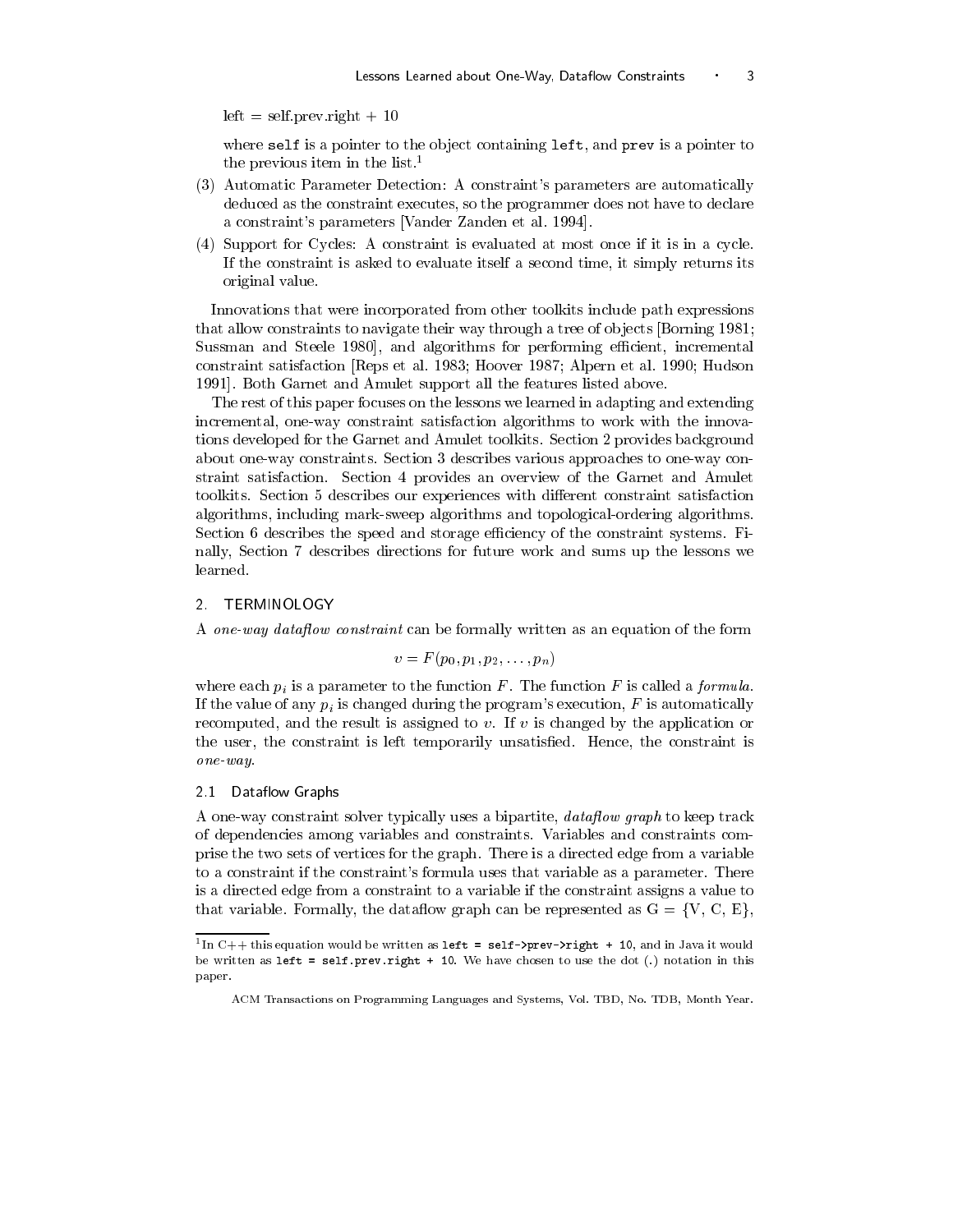<sup>4</sup> Bradley Vander Zanden et al.



Fig. 1. The dataflow graph (c) generated by the three constraints,  $C_1$ ,  $C_2$ , and  $C_3$  (b) which position the boxes in (a).  $C_1$  positions rect2 below rect1.  $C_2$  makes rect2 the same height as rect1, and  $C_3$  computes rect2's bottom. The constraints assume that  $(0,0)$  is at the top left, as is in most windowing systems.

where V represents the set of variables, C represents the set of constraints, and E represents the set of edges. Figure 1 shows the dataflow graph for a sample set of constraints that positions one rectangle below another rectangle.

### 2.2 Constraint Satisfaction

Constraint satisfaction refers to the process of bringing constraints up-to-date by evaluating their formulas. The two schemes used for one-way constraint satisfaction are the mark-sweep strategy [Demers et al. 1981; Reps et al. 1983; Hudson 1991; Vander Zanden et al. 1994] and the topological-ordering strategy [Reps et al. 1983; Hoover 1987; Alpern et al. 1990; Vander Zanden et al. 1994]. A mark-sweep algorithm has two phases:

- $(1)$  A mark phase that starts at a set of changed variables, performs a depth-first search of the dataflow graph, and marks as out-of-date any constraints it visits.
- (2) A sweep phase that evaluates out-of-date constraints. The sweep phase can either evaluate only those constraints whose values are requested, or it can evaluate all out-of-date constraints. The former strategy corresponds to a lazy evaluator and the latter strategy to an eager evaluator.
	- A topological-ordering algorithm also has two phases:
- (1) A numbering phase that assigns numbers to constraints that indicate the constraints' position in topological order. For example, in Figure 1,  $C_1$  might be assigned 1,  $C_2$  2, and  $C_3$  3.
- (2) A sweep phase that evaluates the constraints. The sweep phase uses a priority queue to evaluate the constraints in order using their topological numbers.
- ACM Transactions on Programming Languages and Systems, Vol. TBD, No. TDB, Month Year.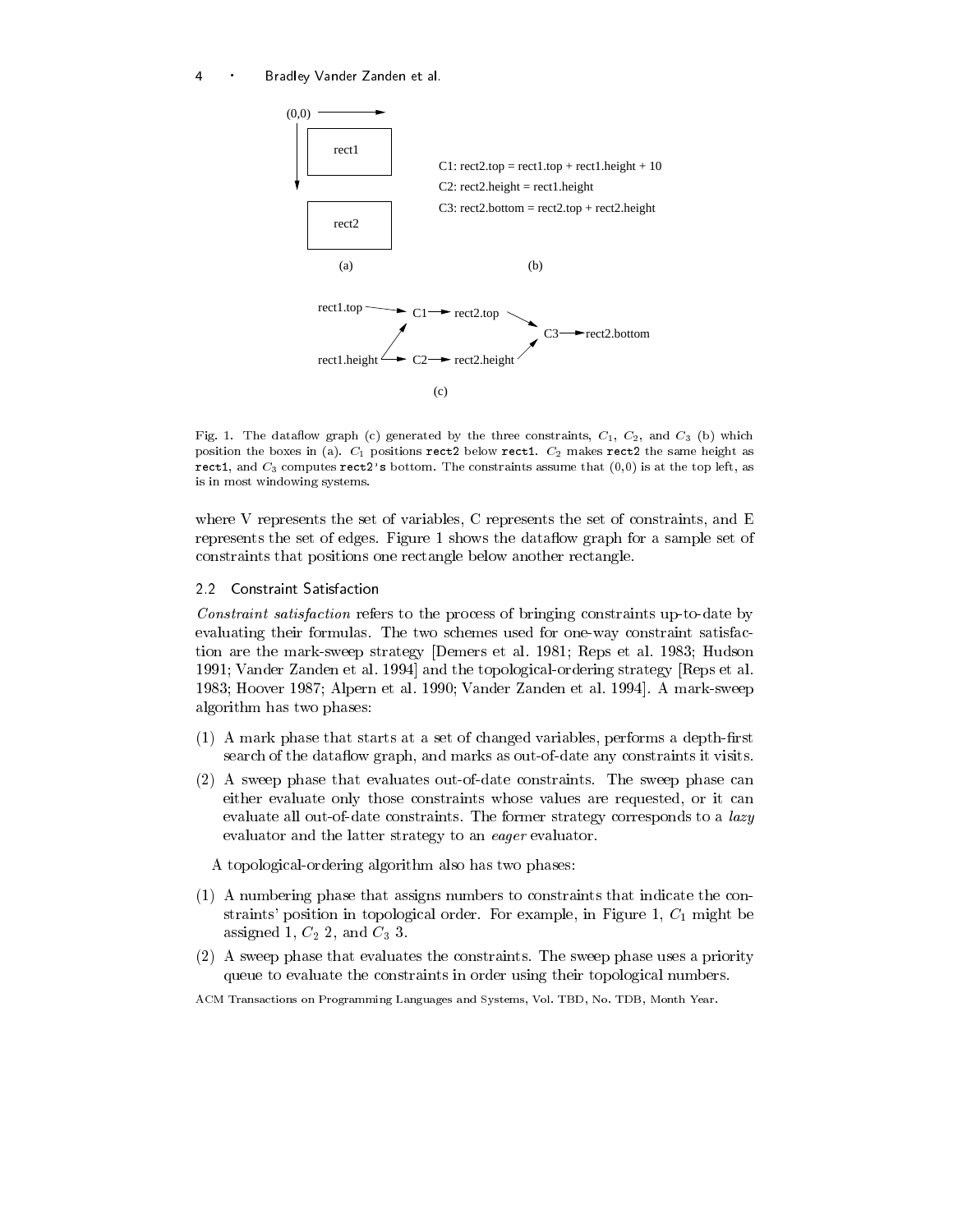Two metrics are often used to evaluate the performance of constraint satisfaction algorithms [Reps et al. 1983; Alpern et al. 1990]:

- $(1)$  AFFECTED—the set of constraints that must be reevaluated because one of their inputs has actually changed.
- $(2)$  INFLUENCED—the set of constraints that potentially must be reevaluated because one of their inputs has potentially changed.

In the general case, satisfaction algorithms only have to evaluate  $O(|\text{AFFECTED}|)$ constraints but must examine  $O(|INFLUENCED|)$  constraints [Alpern et al. 1990].

#### 3. APPROACHES TO ONE-WAY CONSTRAINT SATISFACTION 3.

The first algorithms developed for one-way constraint satisfaction were in the area of attribute grammars. These algorithms exploited a restriction in attribute grammars and a restriction in the editing model that allowed them to both examine and evaluate only  $O(|\text{AFFECTED}|)$  constraints. The attribute grammar restriction is that constraint equations can only reference attributes of the grammar symbols on the left and right side of a production. This restriction gives rise to limited types of data
ow graphs. The editing model restriction was that an edit could only occur at one point in an attributed tree. These two restrictions made the dataflow graphs amenable to static analysis that could be exploited by the constraint satisfaction algorithms. The restrictions on single edits was eventually removed, but the restriction on the dataflow graphs remained [Reps 1987; Reps et al. 1986].

Later research focused on more general one-way, constraint systems that do not have the restrictions imposed by attribute grammars and hence required the evolution of new algorithms. Hoover devised an approximate topological-ordering scheme that used order numbers to keep constraints in approximate topological order [Hoover 1987]. Since constraints were only in approximate topological order, a constraint could be evaluated more than once. This algorithm worked well in the restricted world of attribute grammars but performed poorly in an experimental implementation in Garnet (the algorithm often evaluated  $70{\text -}100\%$  more constraints than necessary—in other words, each constraint was evaluated an average of  $1.7{-}2$ times). In collaboration with a number of other researchers, Hoover later devised a second topological-ordering scheme that kept constraints in precise topological order and evaluated each constraint at most once [Alpern etal. 1990]. A variation of this scheme that accommodated pointer variables and arbitrary code in the constraints was devised for Garnet [Vander Zanden et al. 1994].

Mark-sweep algorithms also received attention from researchers. Hudson devised a lazy mark-sweep algorithm that evaluates the minimum number of constraints possible [Hudson 1991]. The bound is better than an eager evaluator can achieve, since a lazy evaluator can avoid constraint evaluations whose values are never needed by the application. Since topological-ordering algorithms cannot be used as lazy evaluators (see Section 5.2.1), mark-sweep algorithms gained widespread usage in graphical interfaces. Mark-sweep algorithms that accommodated pointer variables and arbitrary code in the constraints were devised for both Garnet and Amulet [Vander Zanden et al. 1994; Myers et al. 1997].

Other techniques for performing incremental computation, such as function caching and partial evaluation, have also been examined [Pugh and Teitelbaum 1989;

ACM Transactions on Programming Languages and Systems, Vol. TBD, No. TDB, Month Year.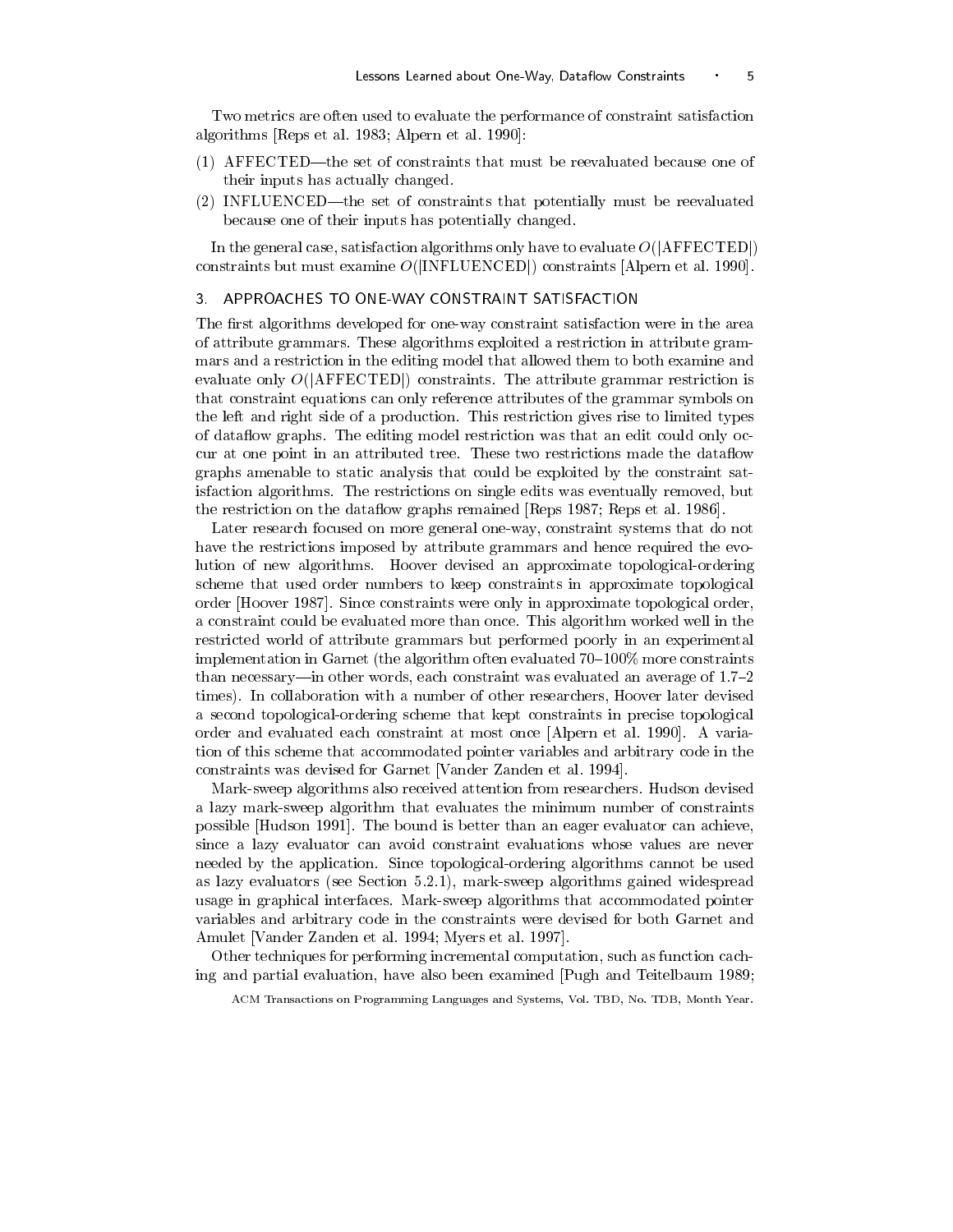#### 6 **· Bradley Vander Zanden et al.**

Sundaresh 1991; Sundaresh and Hudak 1991; Liu et al. 1998]. These techniques can be used in concert with incremental one-way constraint satisfaction. For example, function caching may be able to avert the execution of formula functions, or, if the computation in a function is structured in a certain way, to reduce the amount of required computation. For example, if a computation involves a large data structure, like a symbol table or a list, a change to the data structure may require only an incremental recomputation. If the computation and the data structures are organized properly, then it may be possible for the function cacher to use results from the unchanged portions of the data structure and only perform computations on the changed portions of the data structure [Pugh and Teitelbaum 1989]. These techniques were not used in Garnet or Amulet because constraint satisfaction performance was acceptable without these techniques.

# 4. GARNET AND AMULET OVERVIEW

Amulet and Garnet are toolkits that make it easier to create graphical interfaces by providing predened sets of graphical and behavioral ob jects that can be extended and adapted by programmers [Myers et al. 1990; 1997]. The graphical objects include primitive ob jects, such as rectangles, text, and lines, and a composite ob ject that allows more complicated objects to be composed from these primitive objects. The behavioral objects include objects that map low-level events, such as mouse clicks, mouse drags, and key presses, into high-level behaviors, such as the selection and movement of graphical objects [Myers 1990b; Myers et al. 1997].

Both graphical and behavioral objects have property/value pairs that can be set by the user to control the ob jects' appearance or behavior (the properties are called slots in Garnet and Amulet). For example, each behavioral object has properties that a programmer can set which indicate the set of graphical ob jects that the behavior should cover and the set of events that should start and terminate the behavior.

Constraints provide a way for the programmer to specify relationships among these properties. For example, a popular use of constraints is to specify graphical layout, such as centering a text label in a rectangle or attaching the endpoints of lines to the centers of labeled circles.

#### 5. ALGORITHMIC EXPERIENCE

This section describes lessons we have learned in designing and implementing Garnet and Amulet's constraint solvers. The lessons included:

- $(1)$  it can be difficult to get constraints to execute when the user expects them to execute,
- (2) mark-sweep algorithms work better in graphical interfaces than topologicalordering algorithms,
- (3) it is not important to avoid unnecessary evaluations in graphical interfaces, and
- (4) lazy evaluation performs better than eager evaluation, but generally not by much.
- ACM Transactions on Programming Languages and Systems, Vol. TBD, No. TDB, Month Year.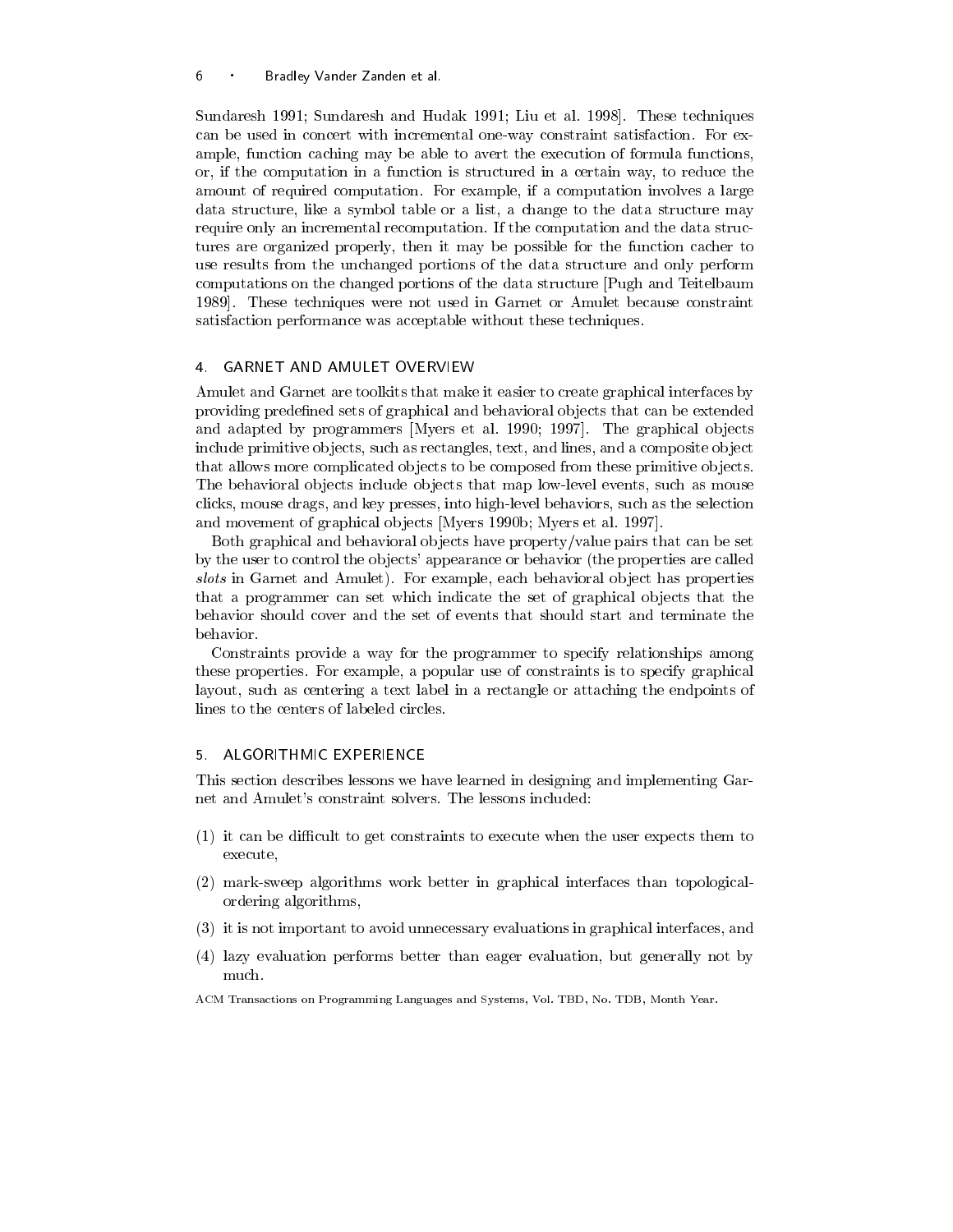## 5.1 Getting Constraints to Execute at the Right Time

One-way constraint solvers are supposed to relieve programmers of the burden of worrying about when and how constraints are reevaluated. However, Garnet and Amulet programmers experienced problems with both the premature evaluation of constraints, and less often, with constraints not getting evaluated when they expected them to be evaluated.

5.1.1 Premature Evaluation in Amulet. Amulet programmers experienced problems with premature evaluation. Programmers had to "harden" the code of the constraint's formula by introducing conditional statements that test whether the requested slot has been initialized, and if not, to return a default value. The problem was caused by the fact that Amulet uses an eager evaluator. Eager evaluation brings constraints up-to-date as soon as possible, both when they are first created and when they are later marked out-of-date. The key problem is that "as soon as possible" is ambiguous. One solution is to force the programmer to tell the constraint solver when to initiate constraint satisfaction. However, when this manual approach was experimentally tried in Garnet, we found that it was both too easy to forget to invoke the constraint solver and annoying to have to do so. So Amulet's constraint solver is invoked automatically by the system, but sometimes it is in voked before all the necessary slots have been initialized. This in turn leads to constraint crashes, debugging, and requires hardening of the constraint's formula code.

In early versions of Garnet, the premature evaluation problem also occasionally manifested itself, and it was solved using the following technique:

- (1) Programmers were allowed to specify a default value for a constraint. This value was returned if the constraint could not be successfully executed.
- (2) The constraint solver was modied so that it checked whether a constraint's formula was accessing an uninitialized slot. When an uninitialized slot was accessed, the constraint solver terminated the constraint's execution and returned the constraint's default value.

This solution was not implemented in Amulet because it requires a try/catch construct that can be terminated if a statement protected by the try/catch construct fails. At the time that Amulet was implemented, most C++ compilers either did not have such a construct, or else had a unique mechanism for handling the construct. Since Amulet was meant to be portable, it could not use the try/catch construct and hence had to forego this solution.

Even if this premature evaluation problem is fixed, there is still the problem of repeated, unnecessary evaluations of a constraint as its formula parameters become, one at a time, initialized. However, since constraint evaluation issuch a small percentage of the total execution time of an application (see Section 6.1), this problem is less signicant than the premature evaluation problem.

5.1.2 Lack of Constraint Evaluation in Garnet. Garnet programmers experienced problems with constraints not getting evaluated. This problem was caused by two different shortcomings of the constraint solver:

ACM Transactions on Programming Languages and Systems, Vol. TBD, No. TDB, Month Year.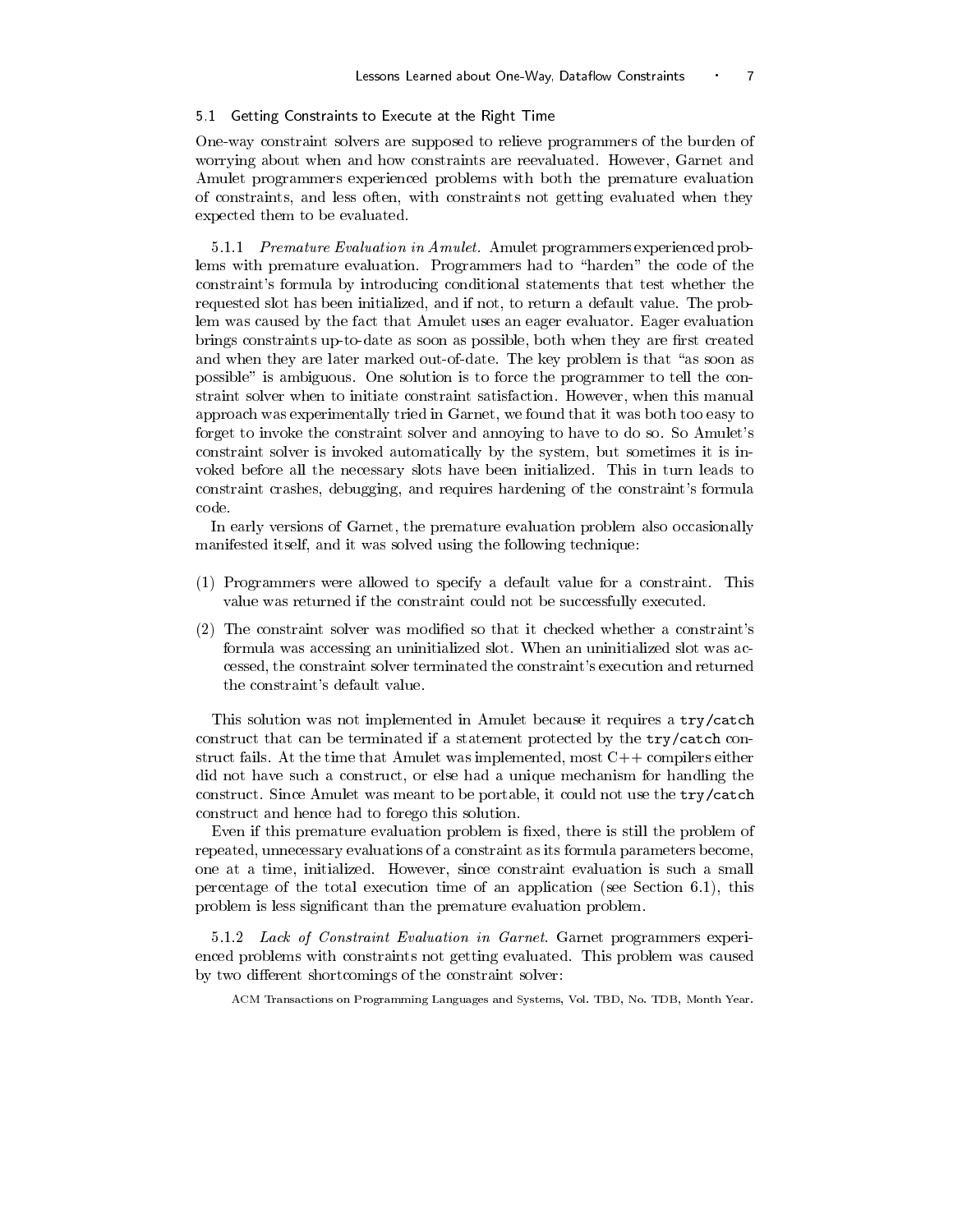## 8 **· Bradley Vander Zanden et al.**

(1) Dependencies Not Getting Properly Established. In both Garnet and Amulet, programmers can explicitly set slots whose values are also computed using a constraint. One reason for doing this is to propagate values through a constraint cycle (sometimes users intentionally create cycles), and another is to set a slot with a temporary value. If the slot is set before the slot's constraint is evaluated, the slot is marked up-to-date, and then the constraint is never evaluated. Because the constraint is never evaluated, the constraint solver cannot determine on which parameters the constraint depends. Therefore, it cannot establish dependencies from these parameter slots to the constraint. As a result, the constraint is never notied of changes to these parameter slots, and the constraint is not reevaluated when the user expects it to be.In Amulet this problem was solved by placing all new constraints on a queue and evaluating them, regardless of whether or not the slots to which they are attached are up-to-date. If the slot is up-to-date, the constraint is computed, but its value is temporarily discarded. This evaluation allows the dependencies to be established so that it is correctly reevaluated in the future.

(2) Not Being Able to Tell the Constraint Solver to Always Keep a Slot  $Up-to-$ Date. Unlike Amulet, Garnet uses lazy evaluation. This means that a constraint will not be automatically evaluated unless the constraint's value is explicitly demanded. Programmers would therefore occasionally be surprised or bewildered when a constraint they expected to be reevaluated was not reevaluated. A partial solution to this problem would have been to allow a programmer to specify that a slot should always be kept up-to-date. Then the constraint associated with that slot would always be reevaluated when one of its parameters changed. This solution would still require the programmer to know that a slot must be declared as an "always up-to-date" slot, which is why the solution is only a partial one. The lack of a satisfactory solution to this problem is one reason we switched to eager constraint solving in Amulet.

Lessons Learned. The problem with premature evaluation in Amulet and lack of evaluation in Garnet reveals that both eager and lazy evaluation still have problems that need to be resolved. In our implementations, the premature evaluation associated with eager evaluation was far more problematic for users than the occasional lack of evaluation caused by lazy evaluation.

#### 5.2 Mark-Sweep Algorithms Work Best

During the course of the Garnet and Amulet projects, we experimented with various types of mark-sweep and topological-ordering algorithms for performing constraint satisfaction. We found that mark-sweep algorithms were the most versatile, the easiest to implement, and the most efficient. These findings surprised us because the programming languages community has assumed that topological-ordering algorithms are faster and hence has focused its investigations on these algorithms [Reps et al. 1983; Alpern et al. 1990].

 $5.2.1$ Versatility. The mark-sweep strategy supports both lazy and eager evaluation whereas the topological-ordering strategy supports only eager evaluation. Lazy evaluation requires that an algorithm be able to start at an arbitrary node in the data
ow graph. The mark-sweep algorithms have this ability, since they can

ACM Transactions on Programming Languages and Systems, Vol. TBD, No. TDB, Month Year.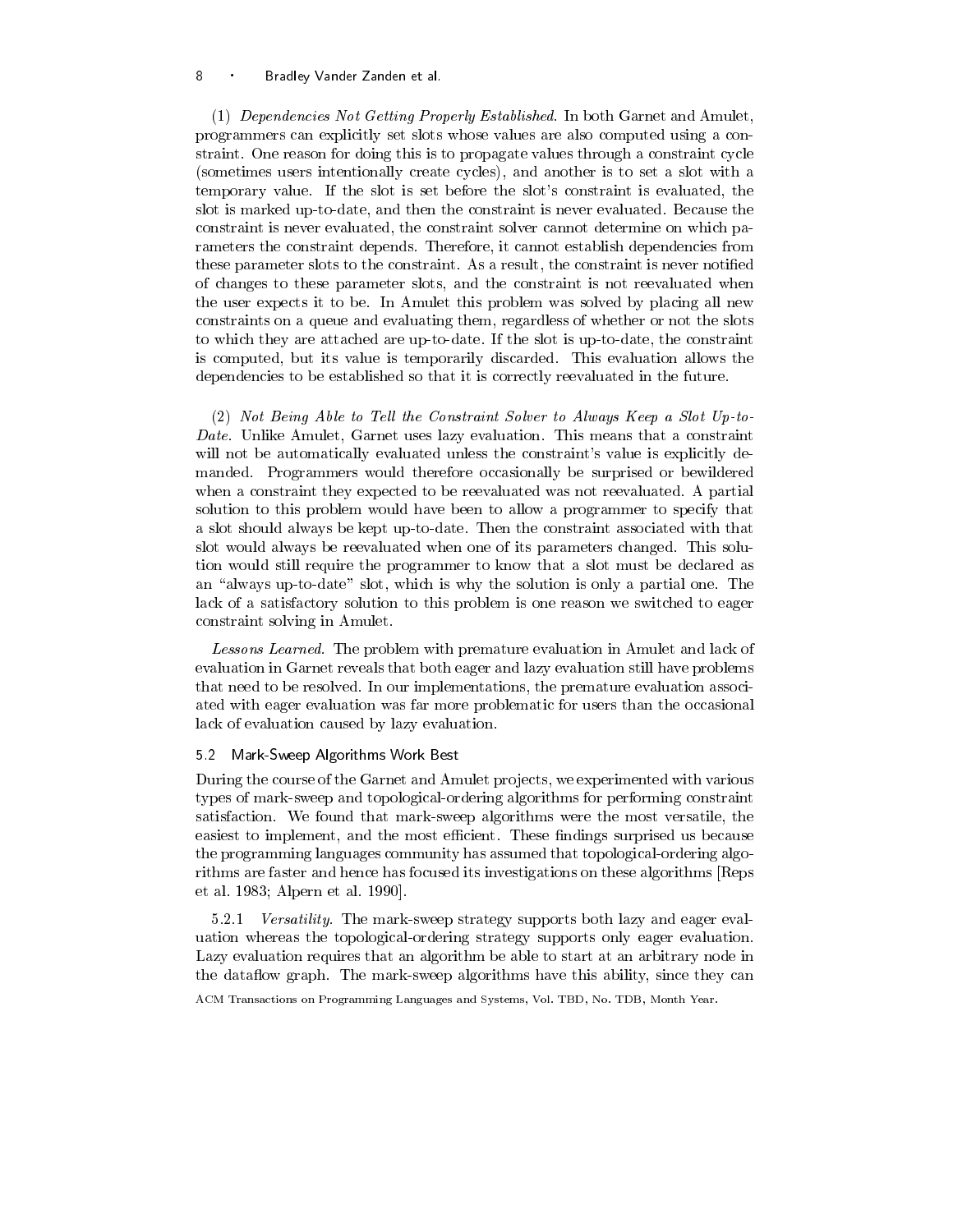start at an arbitrary internal node in the dataflow graph. The topological-ordering algorithms do not have this ability, since they must start at the leaf nodes in the data flow graph, and they cannot determine in advance which set of leaves will need to be evaluated in order to determine the value of an arbitrary node.

5.2.2 Implementation. Mark-sweep algorithms proved to be simple to implement even when features like cycles and pointer variables were added to the constraint system. In contrast, the topological-ordering algorithms proved to be very brittle when cycles and pointer variables were added to the constraint system, and hence their implementation proved to be very complex.

5.2.2.1 Basic Implementation. The simplest case for both a mark-sweep algorithm and a topological-ordering algorithm is the case where the dataflow graph has no cycles and does not change as constraints are evaluated. In this case both algorithms are conceptually simple to implement. However, in practice keeping the topological order numbers properly updated in the topological-ordering algorithm requires either the use of sophisticated algorithms [Vander Zanden et al. 1994; Alpern et al. 1990] or simpler algorithms that keep the topological numbers only partially up-to-date [Hoover 1987]. In the latter case, constraints may be evaluated more than once because the topological numbers are not completely up-to-date.

5.2.2.2 Cycles. The mark-sweep algorithm handles cycles trivially. As long as a constraint is marked up-to-date before its evaluation starts, any cycle will halt when it reaches this constraint again. The second time the constraint's value is requested, it will simply return its original value because it has been marked up-to-date.

In contrast, a topological-ordering algorithm requires an elaborate algorithm to handle cycles. Basically it must treat all the constraints in the cycle as one big node in the data flow graph, each of which has the same order number. In order to do this, we found that the constraint solver must use a strong connectivity algorithm in order to locate cycles [Vander Zanden et al. 1994]. Every time the dataflow graph changes, this strong connectivity algorithm must be invoked. In addition, we found that the easiest way to guarantee that each constraint in a cycle is evaluated at most once is to use a mark-sweep algorithm. Hence one ends up implementing the mark-sweep algorithm in addition to the topological-ordering algorithm.

5.2.2.3 Pointer Variables. Both pointer variables and conditionals may cause the dataflow graph to change dynamically during constraint satisfaction (see Figure 2). Since constraints may contain arbitrary code and since arbitrary code often cannot be statically analyzed, we cannot assume that the constraint solver can determine a priori that the data flow graph will change during constraint evaluation.

This dynamicism is easily accommodated by the mark-sweep algorithm. For example, in Figure 2, when A. left's constraint requests the value of A. obj\_over, it will find that it now needs to request the value of C.left rather than B.left. Since the mark-sweep algorithm can begin its evaluation at an arbitrary node, choosing to evaluate C.left next rather than B.left does not cause any problem. It is also not problematic for the mark-sweep algorithm to dynamically add or remove edges from the data flow graph.

In contrast, as shown in Figure 2, the topological algorithm is adversely affected in three ways by dynamic changes to the dataflow graph: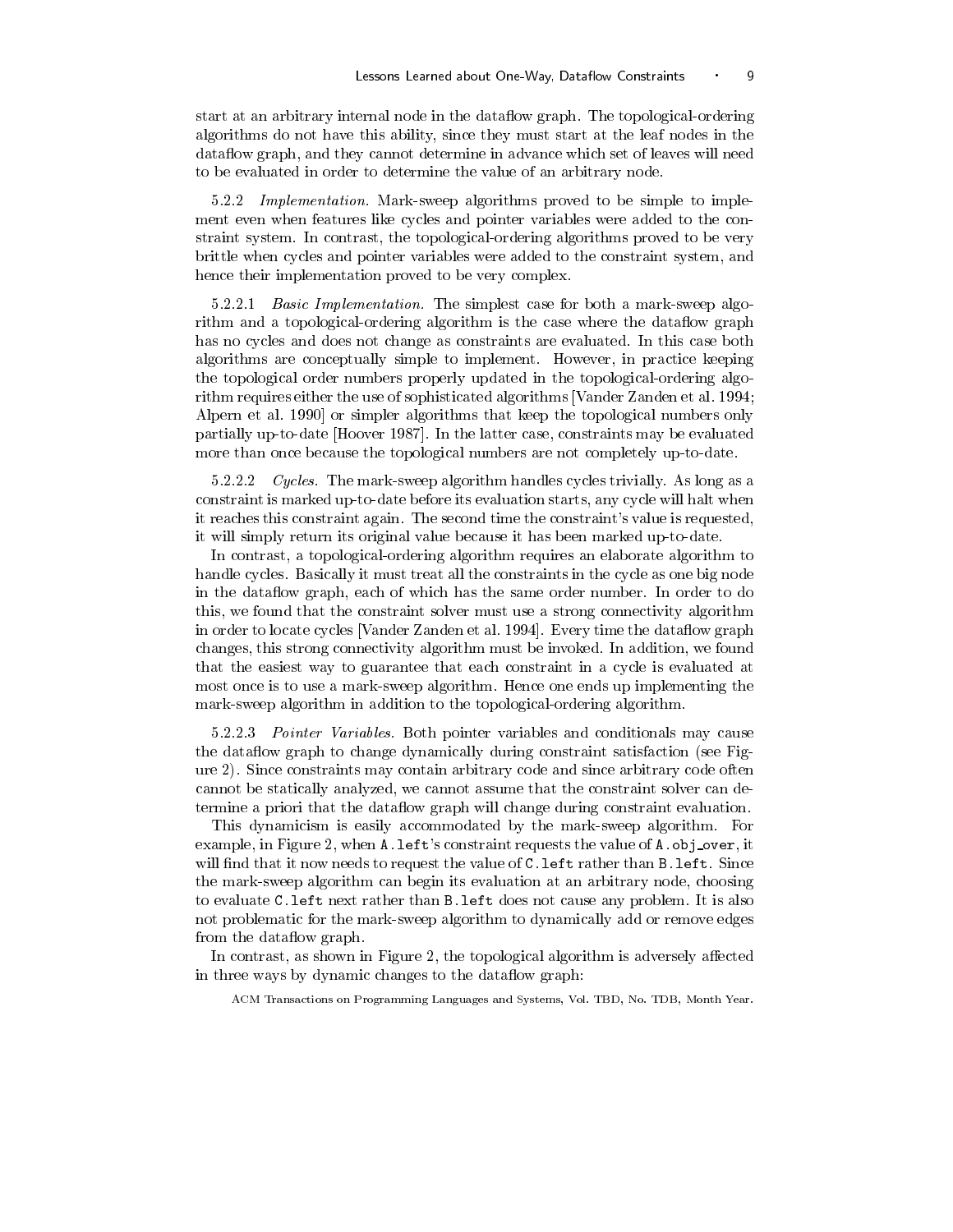

Fig. 2. (a) Three constraints that illustrate how a dataflow graph can change during the course of constraint evaluation. The initial dataflow graph is shown in (b). The numbers to the upper right of each variable in (b) denote the variable's position in topological order. The ... denotes elided parts of the dataflow graph with edges coming into D.left. As the mouse moves, A.obj\_over might switch from pointing to B to pointing to C. If this happens, the evaluation of A.left will dynamically change the dataflow graph from the one in (b) to the one in (c). The bold arrow denotes the added edge. The added edge results in C.left and A.left being out of order, so these two variables must be renumbered (d). In addition, the evaluation of C3 must be terminated so that C.left can be brought up-to-date.

- (1) It must suspend the evaluation phase and enter the numbering phase in order to renumber the dataflow graph.
- (2) The renumbering can cause constraints that have already been placed on the priority queue to become out of order, so the priority queue may have to be reordered.
- (3) The evaluation of the current constraint may have to be aborted because the current constraint may no longer have the lowest topological number.

Each of these tasks requires that additional and often tricky code be added to the constraint satisfaction algorithm. Indeed, the dynamacism of pointer variables is sufficiently problematic that no algorithm for multiway, dataflow constraints has yet been devised that handles the unrestricted use of pointer variables.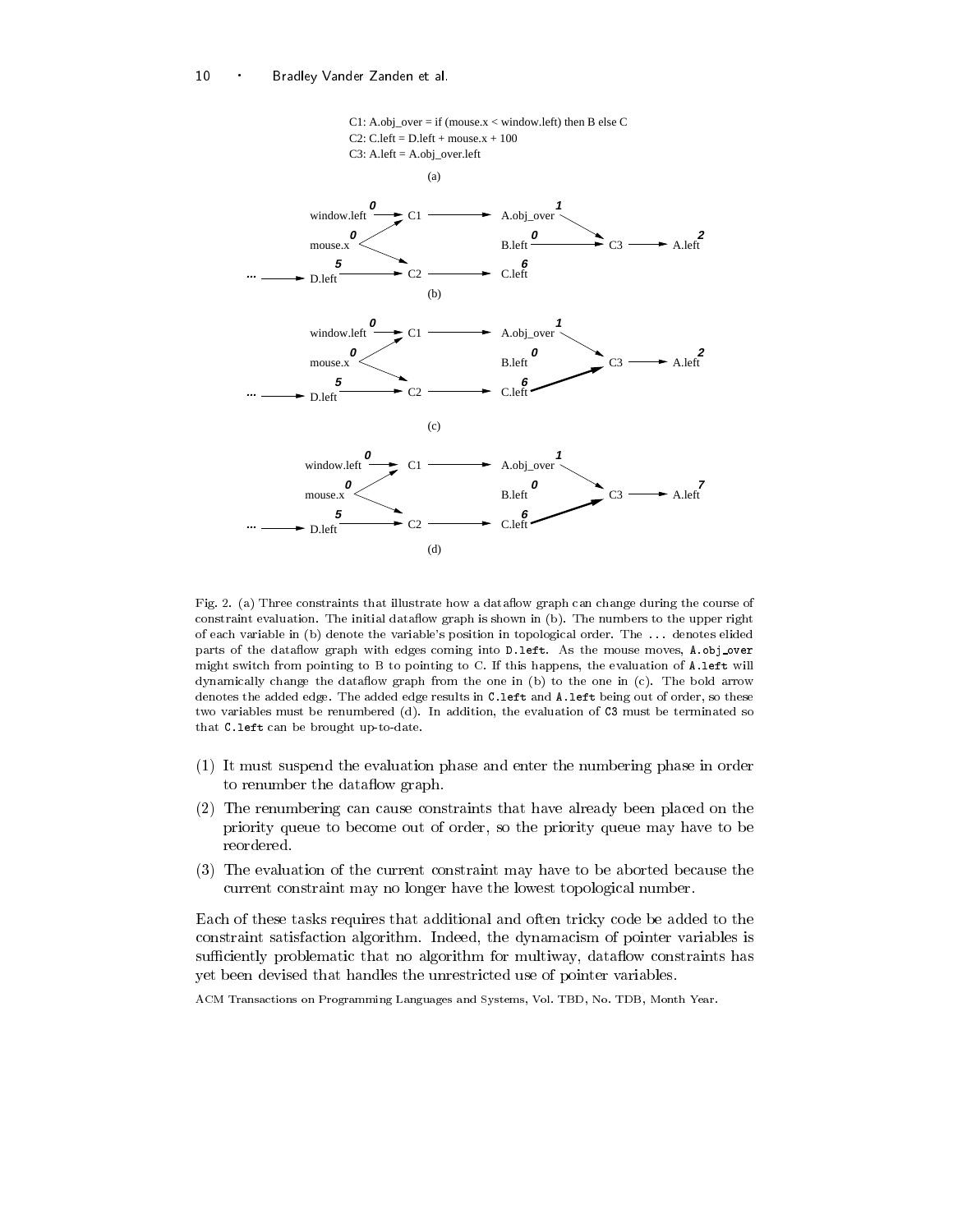5.2.3 Efficiency. In Garnet we experimentally implemented a topological-ordering scheme to see if we would get a performance improvement out of the constraint solver. However, we found that the topological-ordering scheme was  $2-2.5$  times slower than the mark-sweep Garnet algorithm [Vander Zanden et al. 1994].

We were surprised to find that the mark-sweep algorithm was faster because proponents of topological-ordering algorithms have made the following persuasive arguments in their favor [Reps et al. 1983; Alpern et al. 1990]:

- (1) The numbering phase of the topological-ordering algorithm should visit fewer nodes of the data flow graph than the mark phase of the mark-sweep algorithm. The reason is that the numbering phase may only have to renumber a subset of the nodes reachable from a changed node whereas the mark phase may have to visit all the nodes reachable from a changed node.
- (2) Although both algorithms evaluate only  $O|$ AFFECTED constraints, the evaluation phase of mark-sweep algorithm examines more constraints because it looks at all out-of-date constraints whereas the evaluation phase of a topological algorithm only looks at constraints whose parameters have actually changed. It should be noted that a mark-sweep algorithm does not have to evaluate a constraint if none of its parameters has changed, but it does need to check to see whether any parameters have changed.

However, our Garnet implementation revealed that this theoretical analysis ignores important practical considerations:

 $(1)$  The depth-first search of the mark phase is so much simpler than the numbering algorithms used by the topological-ordering algorithm's numbering phase that in practice the mark phase is much faster than the numbering phase. All the mark phase must do is set a flag in each affected node indicating that it is out-of-date. In contrast the numbering phase must find the set of nodes that have inconsistent order numbers and then compute a set of new, consistent order numbers for these nodes. The problem is that finding this set and then creating or adapting order numbers to regain consistency is an expensive computational process.

If the set of nodes examined by the numbering process was considerably smaller than the set examined by the mark process, the large computational expense of renumbering the nodes might be justified by the considerably smaller set size. However, an empirical study of Amulet applications revealed that  $60{-}80\%$  of variables have fewer than 10 constraints that depend on them, either directly or indirectly [Vander Zanden and Venckus 1996]. Further, almost no variable was depended on by more than 100 constraints. These findings indicate that very few constraints will be marked out-of-date or reevaluated for most variable changes. As a result, the theoretically better topological-ordering scheme does not get a chance to be better because its constants are so much larger than the mark-sweep scheme.

(2) The priority-queue handling code in the topological-ordering scheme is several times slower than the simpler evaluation code in the mark-sweep scheme. Hence, even though the evaluation phase of the mark-sweep scheme might have to examine more constraints than the topological-ordering scheme, in practice, the evaluation phase of the mark-sweep scheme is much faster than the evaluation phase of the topological-ordering scheme.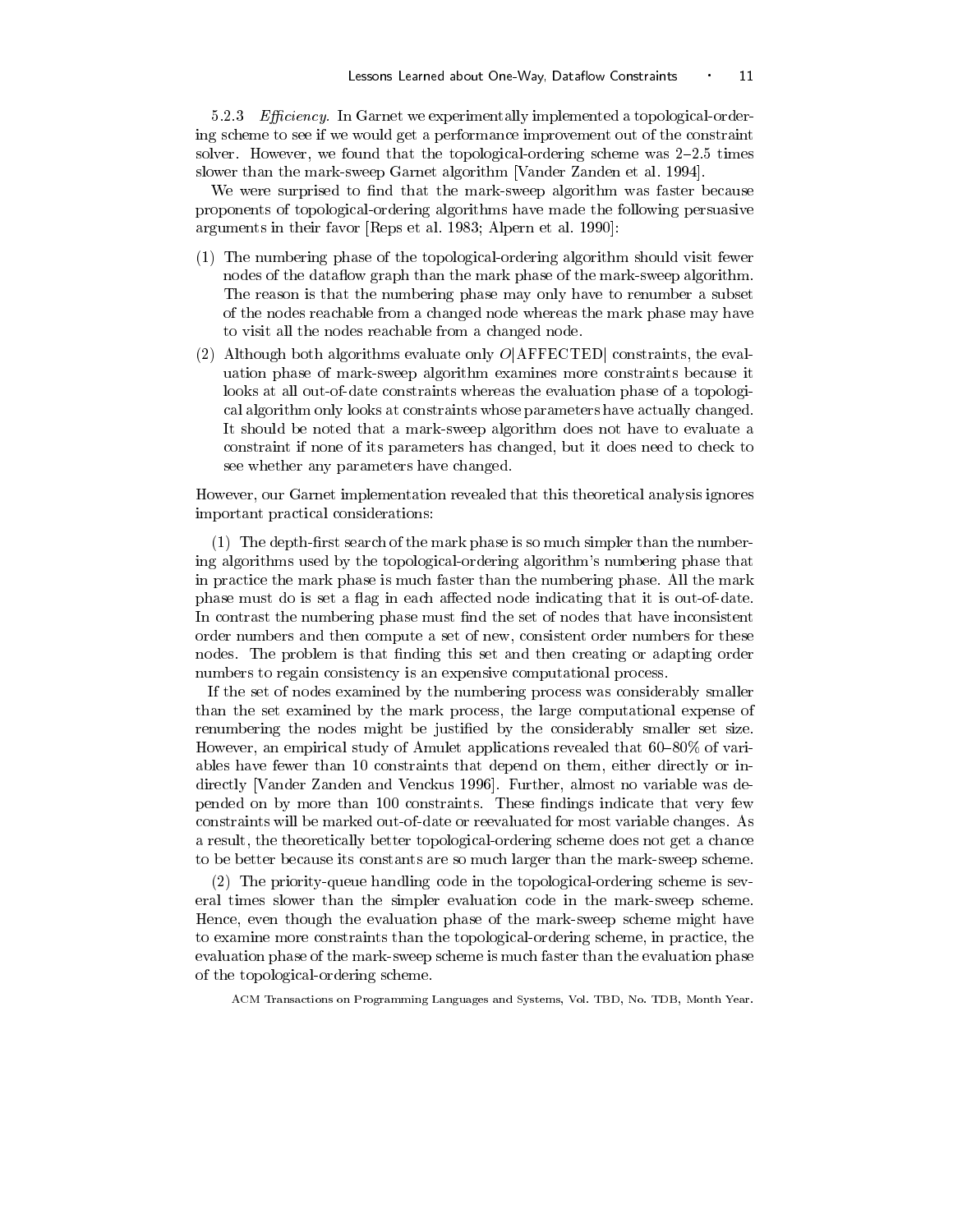| Application    | Description                                                                 |  |
|----------------|-----------------------------------------------------------------------------|--|
| Checkers       | Game of checkers                                                            |  |
| Tree Debugger  | Program for visualizing an algorithm that inserts nodes into a binary tree. |  |
|                | <b>Short Version:</b> User quits before binary tree completely constructed  |  |
|                | Long Version: Binary tree is completely constructed.                        |  |
| Testwidgets    | Application for testing all of Amulet's widgets                             |  |
| Landscape      | Visual editor for creating landscapes of a yard                             |  |
| Circuit        | Visual editor for creating electrical circuits                              |  |
| Gilt           | Interface builder                                                           |  |
| Message Sender | Editor for visualizing message sending among a number of processors         |  |
| Card Catalog   | Program for browsing book titles                                            |  |

Table I. The Benchmark Amulet Applications that Were Used to Obtain the Empirical Results

An added disadvantage for the topological-ordering scheme is that in graphical applications, almost all the constraints that depend on a changed variable compute a new value and hence must be reevaluated (this issue is discussed further in the next section). Hence the size of the AFFECTED and INFLUENCED sets are nearly identical, meaning that the mark phase wastes very little time examining unnecessary variables.

Once the algorithms are modified to handle cycles and pointer variables, the empirical performance advantage of mark-sweep algorithms over topological-ordering algorithms becomes even more pronounced, because of the greatly increased complexity of the topological-ordering algorithms.

#### 5.3 Avoiding Unnecessary Evaluations

One of the characteristics that distinguishes some mark-sweep algorithms from others is whether or not they avoid unnecessary evaluations. An unnecessary evaluation occurs when a constraint is reevaluated because one of its inputs is marked as potentially changed, but the input's value has actually not changed.<sup>2</sup> For example, suppose the input is computed by the constraint if (mouse.x < window.width) then mouse.x else window.width. When the mouse is moved, the input's value potentially changes. However, unless the mouse moves outside the window, the input's value does not actually change.

A mark-sweek algorithm, regardless of whether it is a lazy or an eager evaluator, must perform special bookkeeping if it is to avoid these types of unnecessary evaluations. In particular, a flag needs to be added to each variable that indicates whether or not it actually changed, and a list of potentially changed inputs must be maintained for each variable. When a constraint's value is requested, the evaluator must first bring all out-of-date inputs up-to-date and then consult their changed flags before evaluating the constraint. Because the additional storage overhead can be somewhat significant (possibly eight bytes per variable for a flag and a pointer to a list), some mark-sweep algorithms simply reevaluate a constraint if it is marked out-of-date.

<sup>2</sup>Some advocates of lazy evaluation describe an unnecessary evaluation as an evaluation whose result is never used (i.e., the constraint is reevaluated a second time before the result of the first evaluation is ever used by the application), but throughout this paper we define an unnecessary evaluation as one in which the constraint's inputs have not changed.

ACM Transactions on Programming Languages and Systems, Vol. TBD, No. TDB, Month Year.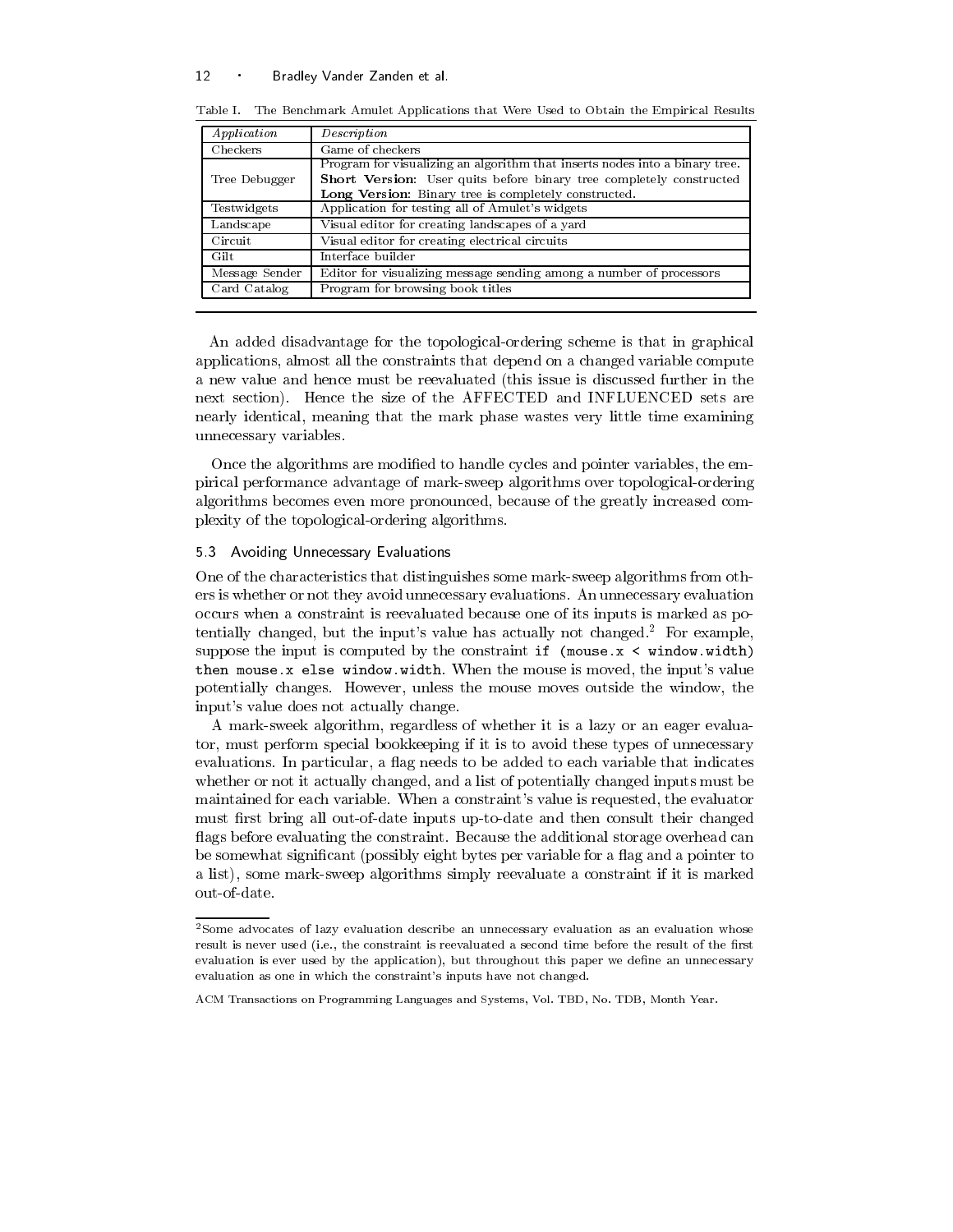

Fig. 3. The first bar shows the percentage of constraints unnecessarily evaluated by a lazy and an eager mark-sweep algorithm that evaluates out-of-date constraints whose inputs have not changed. The second bar shows the amount of constraint evaluation time that could be saved if these unnecessary evaluations were avoided.

Unnecessary evaluations are only an issue with mark-sweep algorithms. Topological-ordering algorithms only evaluate constraints whose inputs have changed because a constraint is not added to the reevaluation queue unless one of its inputs has changed.

To assess the potential impact of unnecessary evaluations on graphical applications, we measured the number of required and unnecessary constraint evaluations in a number of Amulet applications.3 The applications are summarized in Table I. The results for both lazy and eager evaluation are shown in Figure 3. The released version of Amulet actually performs these unnecessary evaluations. To perform

 $3$ The benchmarks that are presented in the following two sections are always Amulet benchmarks. We did not systematically record our measurements for Garnet applications the way we did for Amulet applications. However, the measurements we made during the Garnet development process agree with the measurements presented for the Amulet benchmarks

ACM Transactions on Programming Languages and Systems, Vol. TBD, No. TDB, Month Year.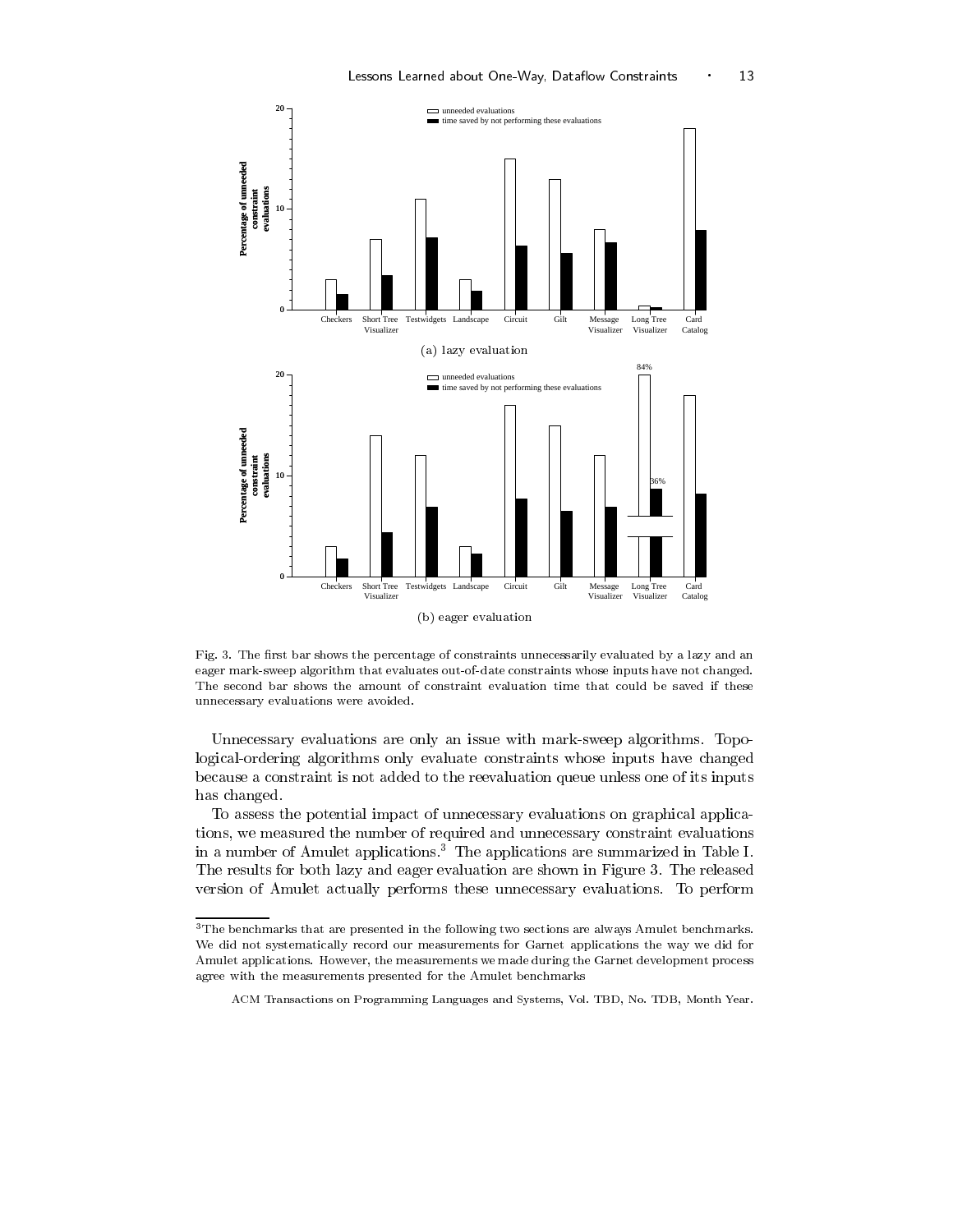

Fig. 4. The percentage reduction in the number of constraint evaluations and the percentage reduction in constraint evaluation time that was achieved by using lazy evaluation rather than eager evaluation in the benchmark applications.

the measurements, we modied Amulet in a manner suggested by Hudson [1991] so that it detected and avoided unnecessary constraint evaluations. The results show that in general most evaluations are required. The reason is that when the graphical appearance of one ob ject changes, the graphical appearance of related ob jects will change in a related way. For example, if a gate moves in the circuit application, then all the attached wires also move. Similarly, when the age of the trees is adjusted in the landscape application, all of the trees change graphical appearance. Hence, almost all the constraints that depend on a changed value will actually change value themselves.

We also measured the constraint evaluation time saved by not having to perform unnecessary evaluations. Interestingly, the savings in time is often less than the savings in number of constraints evaluated. Although not large, these savings still seem to be fairly good. However, the savings in time are savings in constraint evaluation time, not overall application time. Section 6 shows that constraint evaluation time typically represents less than 10% of an application's overall time. Consequently the savings in overall application time are insignicant. Indeed the savings were so insignificant that we checked to see whether the overhead of avoiding unnecessary computations was worth the savings. It was, since the overhead almost always amounted to less than 1% of the total constraint evaluation time.

5.3.1 Lessons Learned. Saving unnecessary evaluations does not result in noticeable speedup in most applications. However, the code that must be written to avoid unnecessary computations is so simple and the run-time cost of doing the checking is so minimal that the optimization is worthwhile.

#### 5.4 Lazy Versus Eager Evaluation

We have previously discussed the tradeoffs of lazy versus eager evaluation from an ease-of-use standpoint (Section 5.1). However, they can also be compared with respect to efficiency. Proponents of lazy evaluation claim that lazy evaluation can potentially avoid a signicant number of unnecessary evaluations and thus increase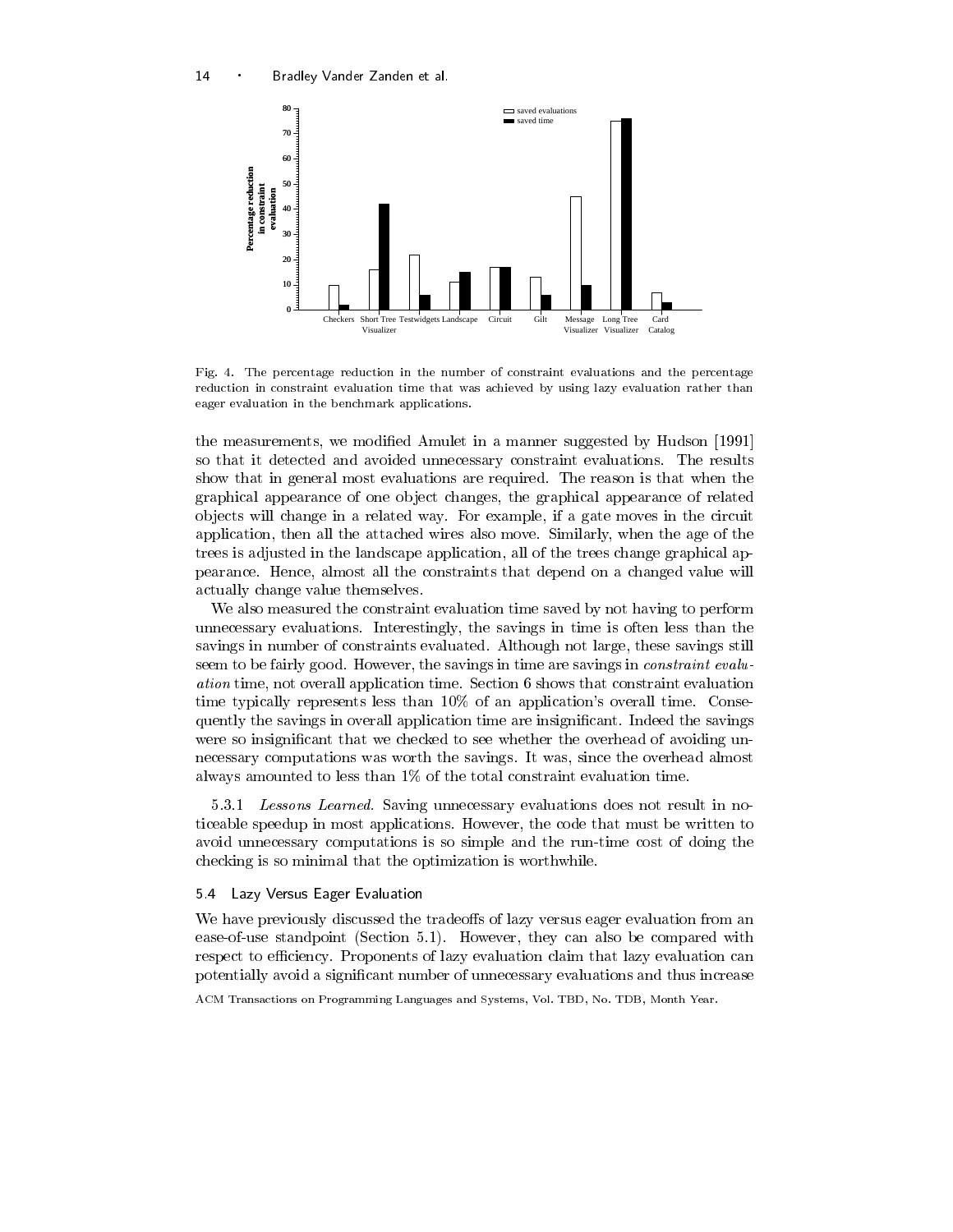an application's response time. To determine what types of time savings are possible, we compared our benchmark set of applications using both eager and lazy evaluation. The released version of Amulet uses eager evaluation, but a one-line change in the Amulet code changes Amulet into a lazy evaluator. Figure 4 shows the percentage of constraint evaluations and the percentage of time that lazy evaluation saved over eager evaluation for the various benchmark applications.

The results generally show that the expected savings for graphical applications are less than 20%, both in terms of number of constraints evaluated and constraint satisfaction time. Lazy evaluation does not secure greater gains, because the display manager causes most constraints to be evaluated when it tries to determine whether or not an object should be drawn on the display. Objects whose positions place them outside the current viewing area do not have to be drawn, but the only way a display manager can ascertain this fact is to demand the values of their position and size slots. Hence, regardless of whether lazy or eager evaluation is used, the constraints on these slots must be reevaluated.

The relatively small percentage reduction in evaluated constraints achieved by lazy evaluation might be more impressive if the constraint evaluations that are being avoided are expensive evaluations. However, the results suggest that lazy evaluation actually avoids the evaluation of inexpensive constraints. For example, lazy evaluation reduced the number of constraint evaluations in the message-passing application by 46%, but this reduction only decreased constraint evaluation time by 11%.

The one exception to this result was the tree visualization application. In this application, many nodes of the tree can be created before they are actually displayed. In this case, lazy evaluation leads to enormous savings in constraint evaluation time because the eager evaluator reevaluates the layout constraints every time a new node is created, even though the tree is not yet visible. In contrast, the lazy evaluator does not reevaluate these constraints, because the display manager has not yet been asked to display the tree. Despite the signicant savings in constraint evaluation time, Figure 5 shows that less than 20% of the tree visualizer's time is spent performing constraint evaluation. Hence, even in this case, lazy evaluation does not achieve a signicant reduction in overall application execution time.

5.4.1 Lessons Learned. Given that constraint satisfaction already accounts for a rather small percentage of an application's time, lazy evaluation typically provides almost no speedup in most applications because (1) it does not actually avoid very many unnecessary evaluations and (2) those that it does avoid tend to be inexpensive evaluations.

# 6. PERFORMANCE EXPERIENCE

In this section we examine the time and storage efficiency of the Amulet and Garnet constraint systems.

#### 6.1 Time Efficiency

Both the Garnet and Amulet constraint systems were able to solve constraints quickly enough to support interactive behavior. For example, feedback objects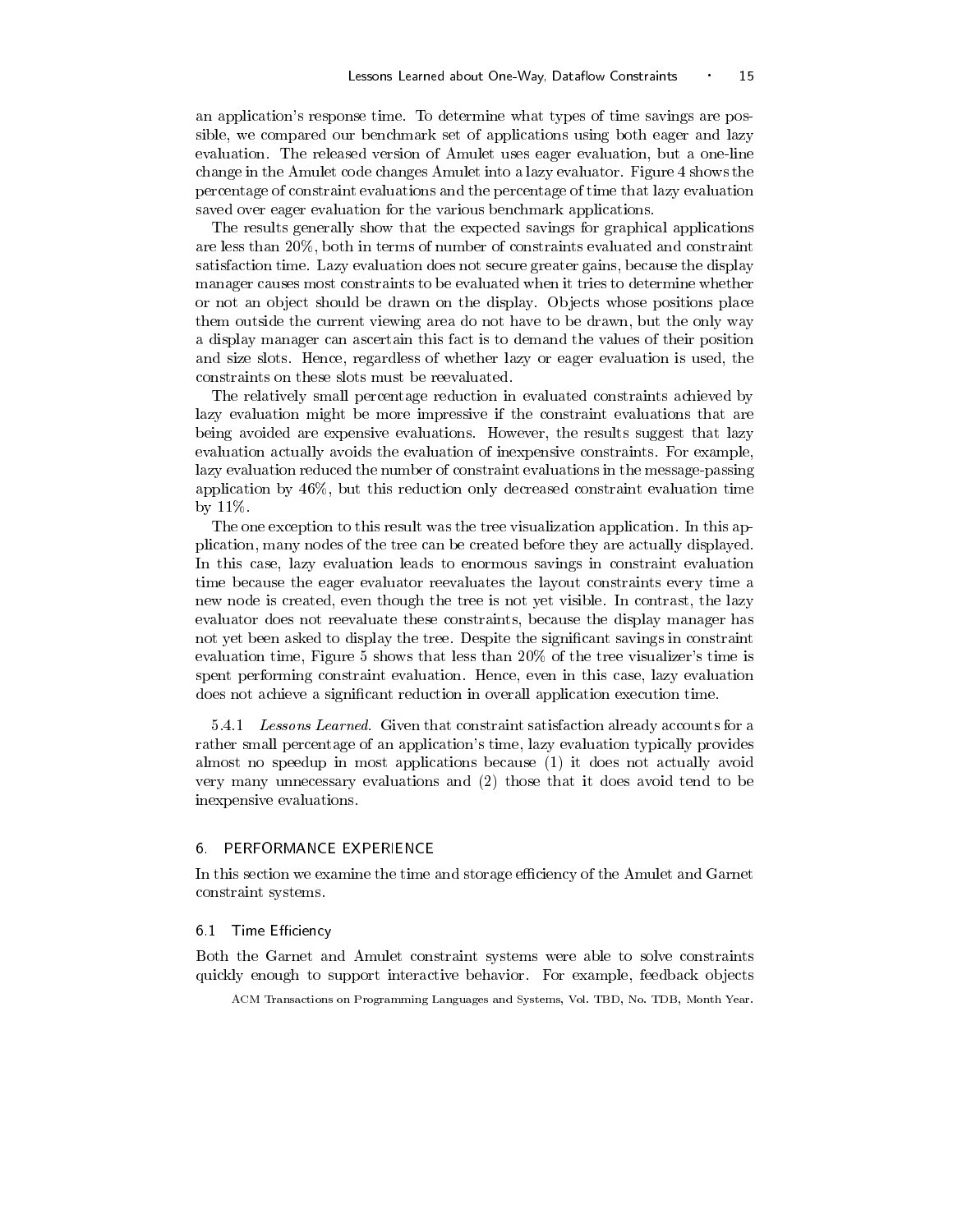

Fig. 5. (a) The percentage of time spent updating the display, executing formula functions, and performing constraint bookkeeping in the benchmark applications. The remaining time went to assorted other tasks such as input handling and executing various callback routines. (b) The number of constraints and the number of dependencies created in the benchmark applications. The figures are aligned to make it clear how the percentage of time spent on the various tasks changes as the number of constraints in an application increases.

can track the mouse in real time, and applications can perform smooth, real-time animations, even in large, constraint-based applications.

Profiles of both Garnet and Amulet applications verify that the constraint solver is efficient. For example, Figure  $5(a)$  shows the percentage of several Amulet applications' time spent updating the display, executing formula functions, and performing the overhead required to maintain the constraint and dataflow graph data structures. The percentages were obtained by running the applications on a Sparc 20 machine with 64 megabytes of RAM. The applications were compiled under g++ version 2.7.2.1 using the -O2 option and were run under X Windows version 6 (several applications crashed under the -O3 option).

The percentages indicate that the constraint overhead is a small fraction of the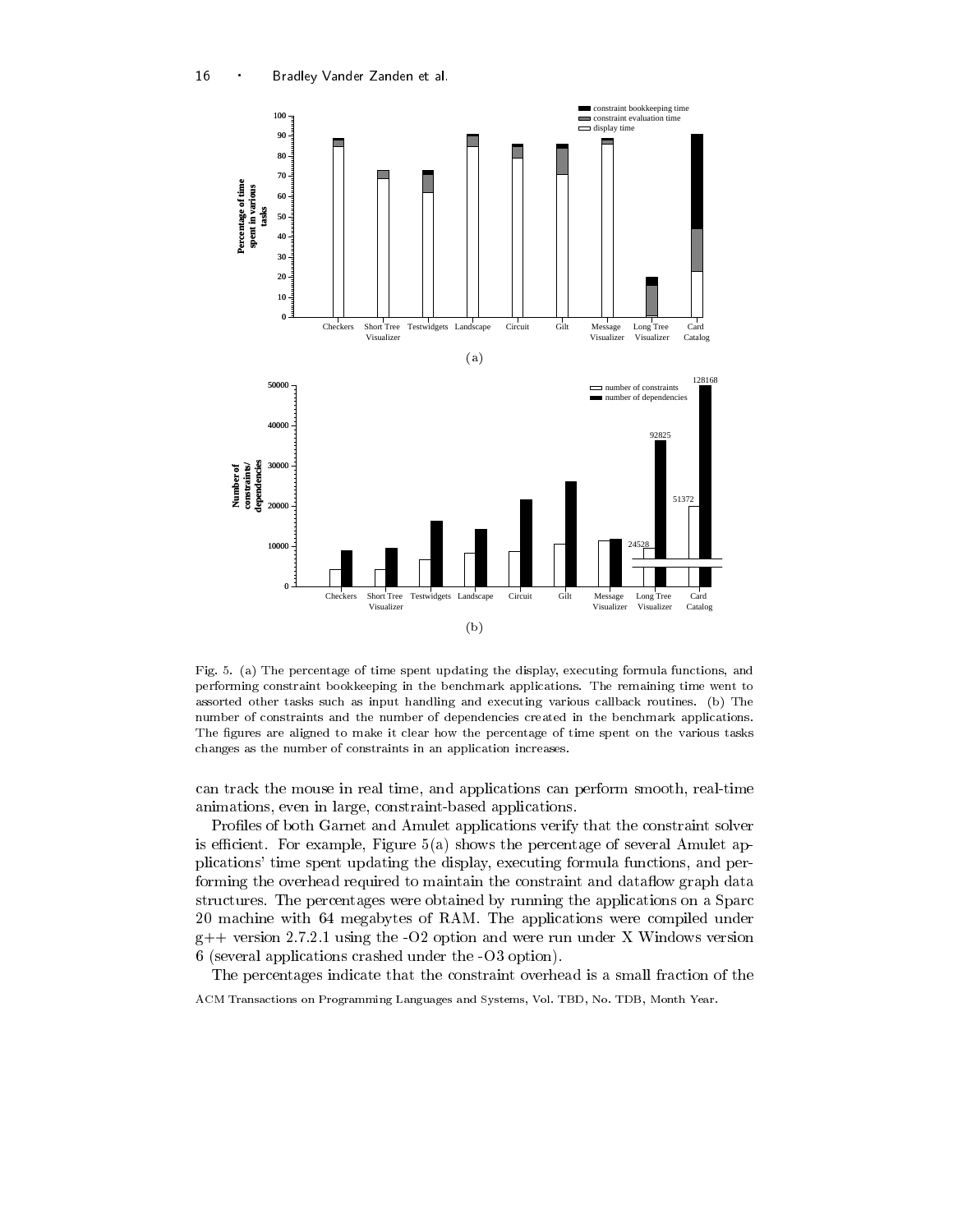| <i>System</i> | Bytes Per Formula | <i>Bytes Per Dependency</i> |
|---------------|-------------------|-----------------------------|
| Garnet        |                   |                             |
| A mulet.      |                   |                             |

Table II. Size of Formula Objects and Dependency Objects in Garnet and Amulet

time spent executing formula functions, which are in turn a small fraction of the time spent updating the display. These percentages are consistent with the numbers recorded for Garnet applications [Vander Zanden et al. 1994].

The numbers indicate a few interesting facts:

- (1) Display time absolutely dominates any other activity that the application performs. All the constraints are satisfied before the display manager is called, so the time shown for the display manager is purely devoted to updating the display. The card catalog application is the only exception to the display time dominance, and the times shown are skewed by the fact that 52% of the application's time was spent in shutting down the application after the exit button had been pressed. If one counts only the time the user spent interacting with the application, then the display time climbs to around 50%, and the bookkeeping overhead for constraints falls to under 6% as well. The high bookkeeping overhead is almost exclusively accounted for by the destruction of the constraint dataflow graph in the clean-up procedure.
- (2) The constraint solver adds almost no time to the execution of the application. The formula functions would have to be executed whether or not there was a constraint solver, so the only real time added by the constraint solver is in its bookkeeping overhead (an eager evaluator may also unnecessarily evaluate some formulas, but as shown in the previous section, this additional evaluation is not typically significant). As shown by Figure  $5(a)$ , bookkeeping overhead is typically under 2% for an application, and is often under 1%. Clearly if one is looking for a place to optimize an application, the constraint solver is not the first place to look.
- (3) The percentage of time spent in constraint satisfaction, both in overhead and executing formula functions, does not signicantly increase as the number of constraints in the application increases. This result might seem somewhat anomalous, since one might expect that large applications should have large chains of constraints which would consume a considerable amount of constraint satisfaction time. However, an earlier study that we conducted of Amulet applications revealed that constraint networks tend to be modular, that is, divided into a number of small, independent sets of constraints rather than one monolithic set of constraints [Vander Zanden and Venckus 1996]. Since any given interactive transaction, such as moving an ob ject on the screen, typically only changes a small number of variables, and since constraint networks tend to be small and modular, only a few constraints will have to be reevaluated on any given interactive transaction, no matter how big the application.

### 6.2 Storage Efficiency

Both the Garnet and Amulet constraint systems consume a signicant amount of storage. Table II summarizes the constraint overhead imposed by both systems. In

ACM Transactions on Programming Languages and Systems, Vol. TBD, No. TDB, Month Year.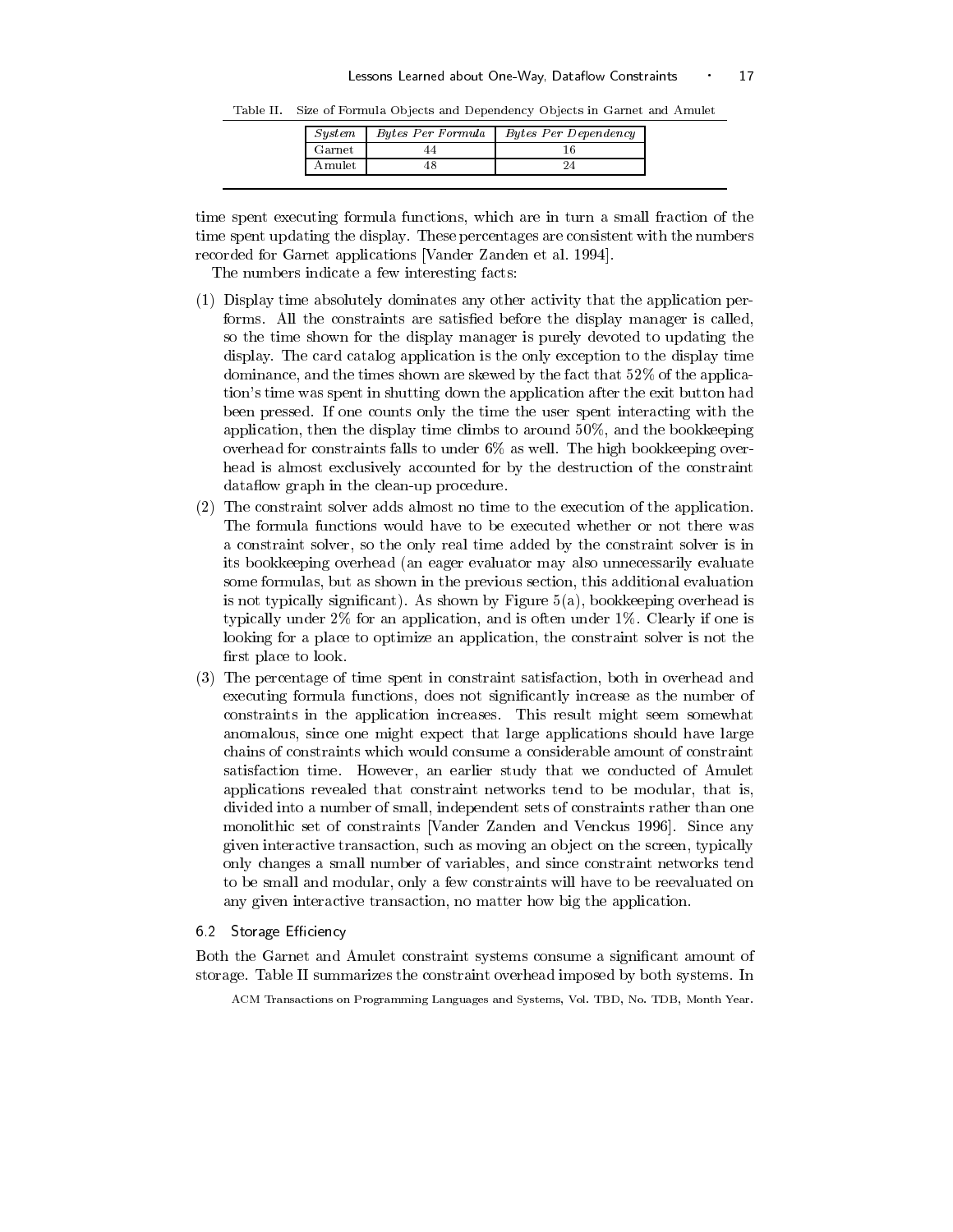general, Garnet and Amulet applications were not large enough for the constraint system size to pose a problem. For example, Figure 5(b) shows the number of constraint instances and dependencies created by each of the benchmark applications. None of them have enough constraints or dependencies to pose a serious memory problem. The largest application in terms of constraint storage is the card catalog application, and its constraints plus dependencies only require 5.5 megabytes of memory.

However, the current set of Garnet and Amulet applications is somewhat misleading. Both Garnet and Amulet use extremely heavyweight objects that limit the number of ob jects that can be held in RAM memory to less than roughly 5000. Beyond this amount the application is forced into virtual memory, and performance significantly degrades. Hence, the size of Garnet and Amulet applications is effectively limited to a few thousand objects. Indeed, a couple of users have reported that too much memory usage by constraints has been problematic for their applications.

For various types of information visualization applications, it is quite conceivable that the number of ob jects an application would need to create would be in the hundreds of thousands, or even millions, in which case constraint storage would become problematic.

#### 6.3 Lessons Learned

There is a time-versus-storage tradeoff in performing constraint satisfaction. The designers of the early interface toolkits, such as Garnet, ThingLab [Borning 1981], Penguims [Hudson 1994], and Rendezvous [Hill 1993], were concerned that constraint solving could seriously degrade the performance of an interactive application. Therefore, a considerable amount of effort went into devising constraint algorithms that minimized constraint satisfaction time. These algorithms use costly bookkeeping data structures, such as fine-grained dataflow graphs, to speed up performance.

Figure 5 shows that constraint solving time is no longer an issue. However, storage may become an issue as the size of interactive applications continues to increase. Consequently, researchers need to look into ways to trade speed for storage. Microconstraints [Hudson and Smith 1996] and model dependency graphs [Halterman and Vander Zanden 1998] represent two initial efforts to attack this problem.

#### **CONCLUSIONS AND FUTURE WORK**  $7<sup>1</sup>$

Researchers in the user interface community have expended a considerable amount of effort on constraints over the past decade. The Garnet and Amulet projects represent two of these efforts. Our experiences developing constraint satisfaction algorithms for these two toolkits yielded a number of important lessons:

- (1) mark-sweep algorithms are preferable to topological-ordering algorithms,
- (2) the overhead of constraint satisfaction is insignicant compared with the redisplay times of applications, and
- (3) lazy and eager evaluation typically deliver roughly comparable performance, meaning that the choice of an algorithm should often depend on considerations other than performance.
- ACM Transactions on Programming Languages and Systems, Vol. TBD, No. TDB, Month Year.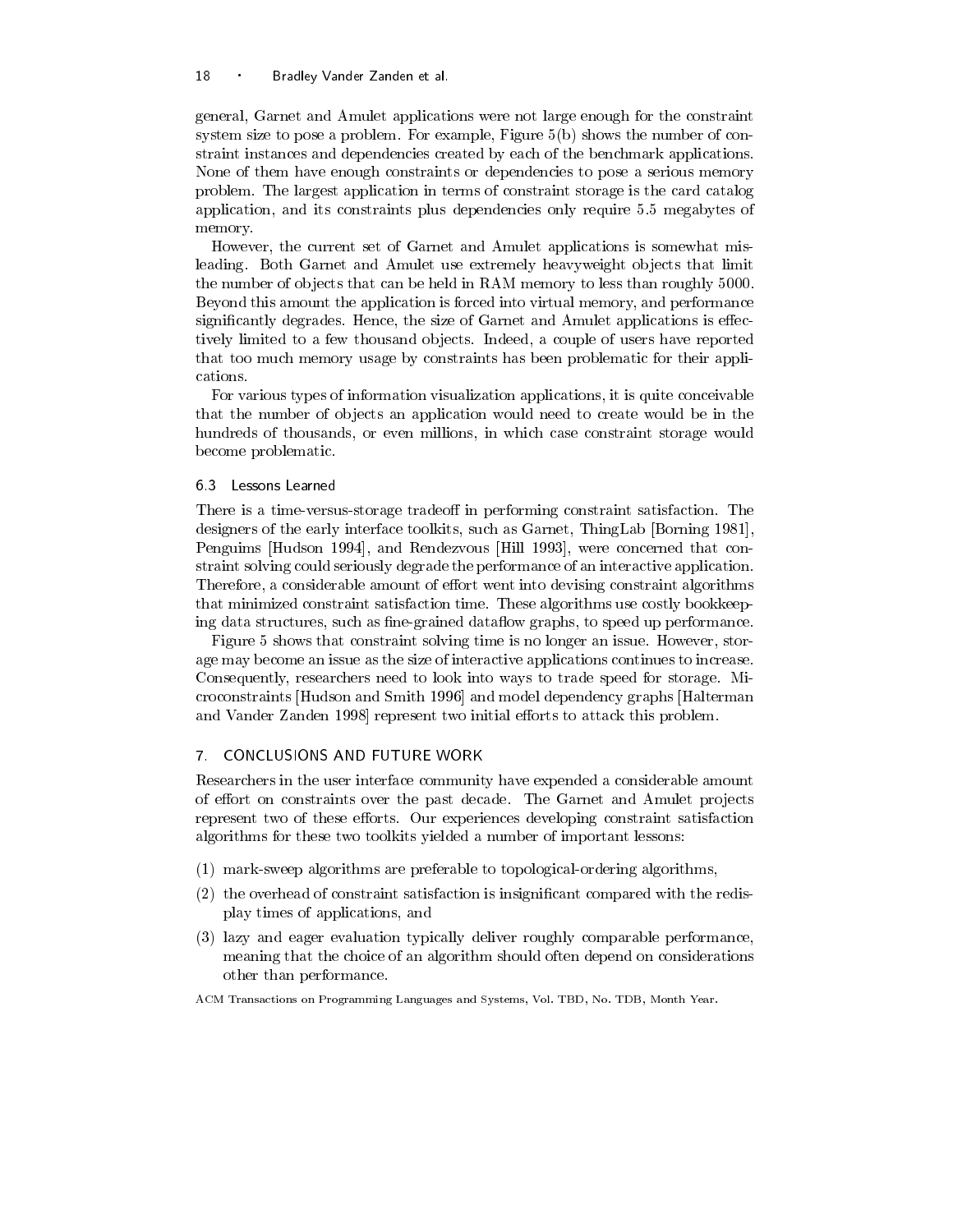We also discovered a number of areas that need further work by researchers, including:

- (1) the development of more storage-ecient constraint satisfaction algorithms, even if it means trading speed for storage, and
- (2) the development of constraint satisfaction algorithms and perhaps programmer annotations that ensure that constraints are evaluated when users expect them to be evaluated.

The results in this paper should help guide future developers of constraint-based systems to select appropriate algorithms for constraint satisfaction. They should also help guide researchers to some of the remaining outstanding problems in the area of constraint satisfaction.

#### ACKNOWLEDGMENTS

We would like to thank John Reppy and the anonymous reviewers for their helpful comments on earlier versions of this paper.

#### REFERENCES

- Alpern, B., Hoover, R., Rosen, B. K., Sweeney, P. F., and Zadeck, F. K. 1990. Incremental evaluation of computational circuits. In ACM SIGACT-SIAM'89 Conference on Discrete Algorithms.  $32-42$ .
- BARTH, P. 1986. An object-oriented approach to graphical interfaces. ACM Transactions on Graphics 5, 2 (Apr.),  $142-172$ .
- Borning, A. 1981. The programming language aspects of ThingLab; a constraint-oriented simulation laboratory. ACM Transactions on Programming Languages and Systems 3, 4 (Oct), 353-387
- Demers, A., Reps, T., and Teitelbaum, T. 1981. Incremental evaluation for attribute grammars with application to syntax-directed editors. In Proceedings of the Principles of Programming Languages Conference. Williamsburg, VA, 105-116.
- HALTERMAN, R. AND VANDER ZANDEN, B. 1998. Using model dataflow graphs to reduce the storage requirements of constraints. Tech. Rep. UT-CS-98-413, University of Tennessee. Dec.
- HENRY, T. R. AND HUDSON, S. E. 1988. Using active data in a UIMS. In ACM SIGGRAPH Symposium on User Interface Software and Technology. Proceedings UIST'88, Banff, Alberta, Canada, 167-178.
- HILL, R. D. 1993. The Rendezvous constraint maintenance system. In ACM SIGGRAPH Symposium on User Interface Software and Technology. Proceedings UIST'93, Atlanta, GA, 225-234.
- Hill, R. D., Brinck, T., Rohall, S. L., Patterson, J. F., and Wilner, W. 1994. The Rendezvous architecture and language for constructing multiuser applications. ACM Transactions on Computer Human Interaction  $1, 81-125$ .
- Hoover, R. 1987. Incremental graph evaluation. Ph.D. thesis, Department of Computer Science, Cornell University, Ithaca, NY.
- HOOVER, R. 1992. Alphonse: Incremental computation as a programming abstraction. Sigplan Notices 27, 7 (July), 261-272. ACM SIGPLAN'92 Conference on Programming Language Design and Implementation.
- Hudson, S. and King, R. 1988. Semantic feedback in the Higgens UIMS. IEEE Transactions on Software Engineering  $14$ , 8 (Aug), 1188-1206.
- HUDSON, S. E. 1991. Incremental attribute evaluation: A flexible algorithm for lazy update. A CM TOPLAS 13, 3 (July),  $315-341$ .
- HUDSON, S. E. 1993. A system for efficient and flexible one-way constraint evaluation in  $C++$ . Tech. Rep. 93-15, Graphics Visualizaton and Usability Center, College of Computing, Georgia Institute of Technology. April.